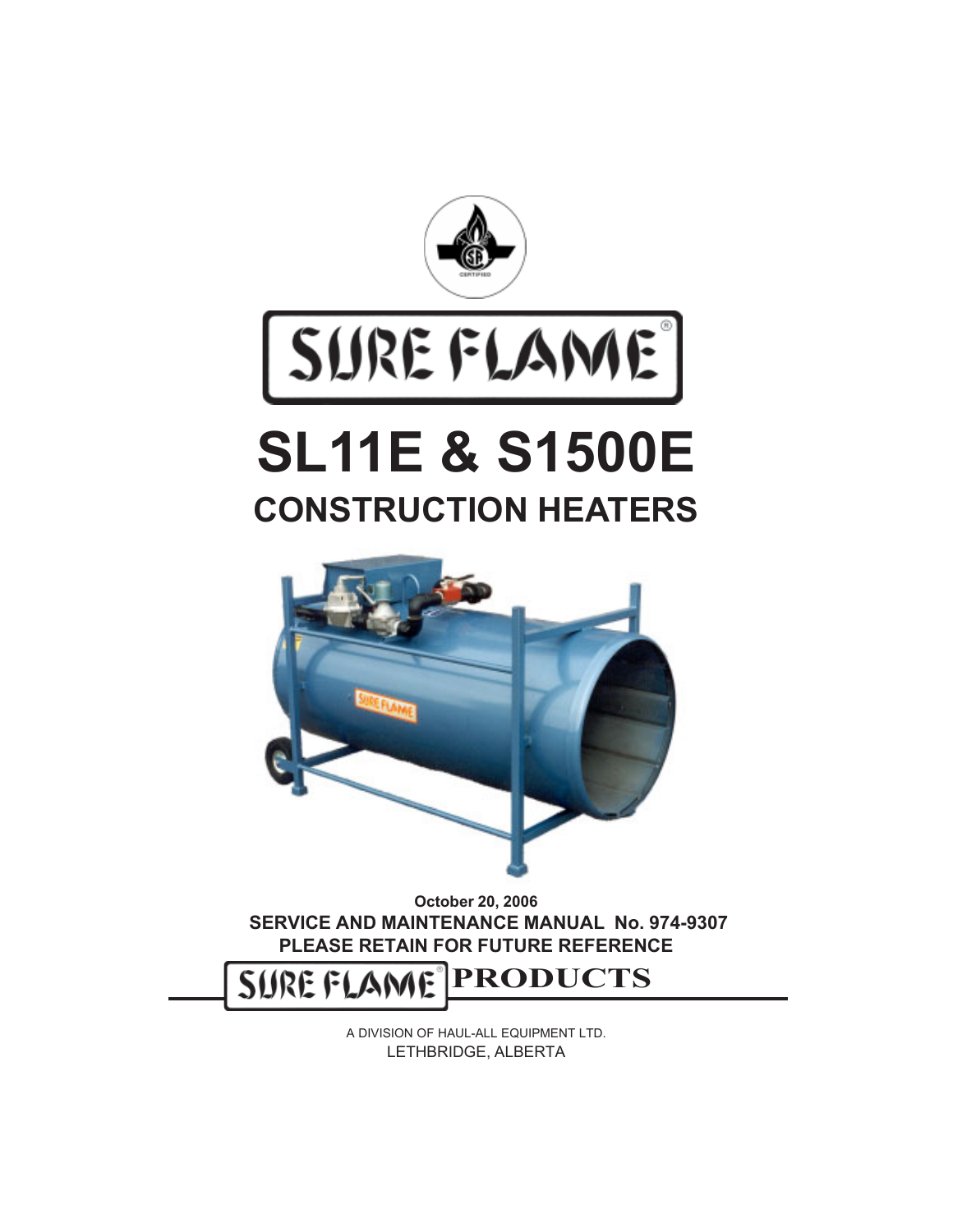## **SL11E & S1500E Construction Heaters**

## **GENERAL HAZARD WARNING**

**Failure to comply with the precautions and instructions provided with this heater, can result in death, serious bodily injury and property loss or damage from hazards of fire, explosion, burn, asphyxiation, carbon monoxide poisoning, and/or electrical shock.**

**Only persons who can understand and follow the instructions should use or service this heater.**

**If you need assistance or heater information such as an instruction manual, labels, etc. Contact the manufacturer.**

## **WARNING**

**Fire, burn, inhalation, and explosion hazard. Keep solid combustibles, such as building materials, paper or cardboard, a safe distance away from the heater as recommended by the instructions. Never use the heater in spaces which do or may contain volatile or airborne combustibles, or products such as gasoline, solvents, paint thinner, dust particles or unknown chemicals.**



**Not for home or recreational vehicle use**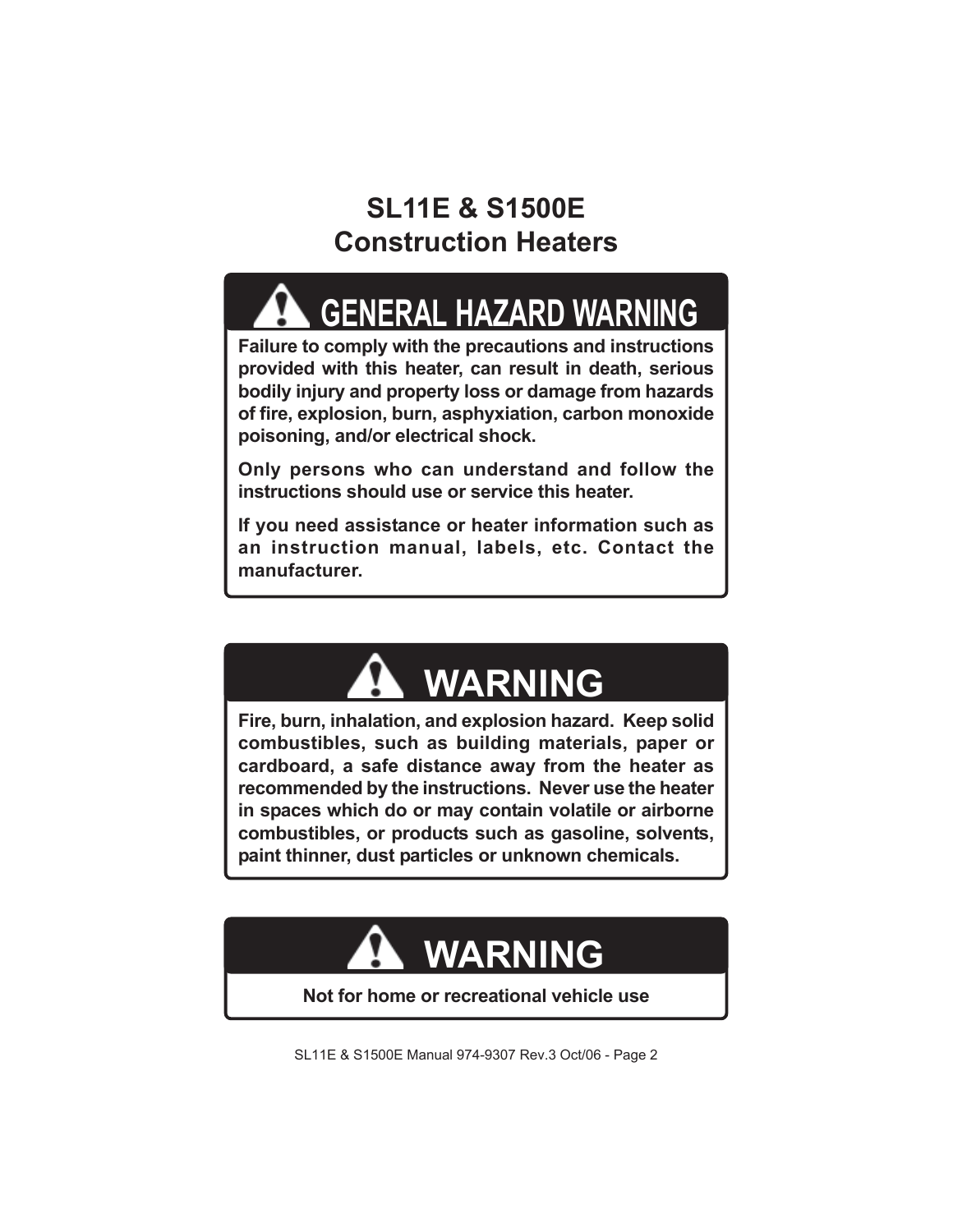## **READ THIS WARNING FIRST!**

The heater is designed and approved for use as a construction heater under CAN 2.14-2000. The primary purpose of construction heaters is to provide temporary heating of buildings under construction, alteration, or repair and to provide temporary emergency heat. Properly used the heater provides safe economical heating. Products of combustion are vented into the area being heated.

The heater is not designed as an Unvented Gas Fired Room Heater under ANSI-Z21.11.2 and should not be used in the home.

ANSI A119.2(NFPA 501C)-1987 Recreational Vehicle Standard prohibits the installation or storage of LP-Gas containers even temporarily inside any recreational vehicle. The standard also prohibits the use of Unvented Heaters in such vehicles.

**Gas inspection authorities in Canada require that the installation and maintenance of heaters and accessories be accomplished by qualified gas fitters.**

**Installation must comply with the Natural Gas and Propane Installation Code, CSA B149.1.**

We cannot anticipate every use which may be made for our heaters. CHECK WITH YOUR LOCAL FIRE SAFETY AUTHORITY IF YOU HAVE QUESTIONS ABOUT LOCAL REGULATIONS.

Other standards govern the use of fuel gases and heat producing products in specific applications. Your local authority can advise you about these.

## **FOR YOUR SAFETY**

**DO NOT USE THIS HEATER IN A SPACE WHERE GASOLINE OR OTHER LIQUIDS HAVING FLAMMABLE VAPOURS ARE STORED OR USED.**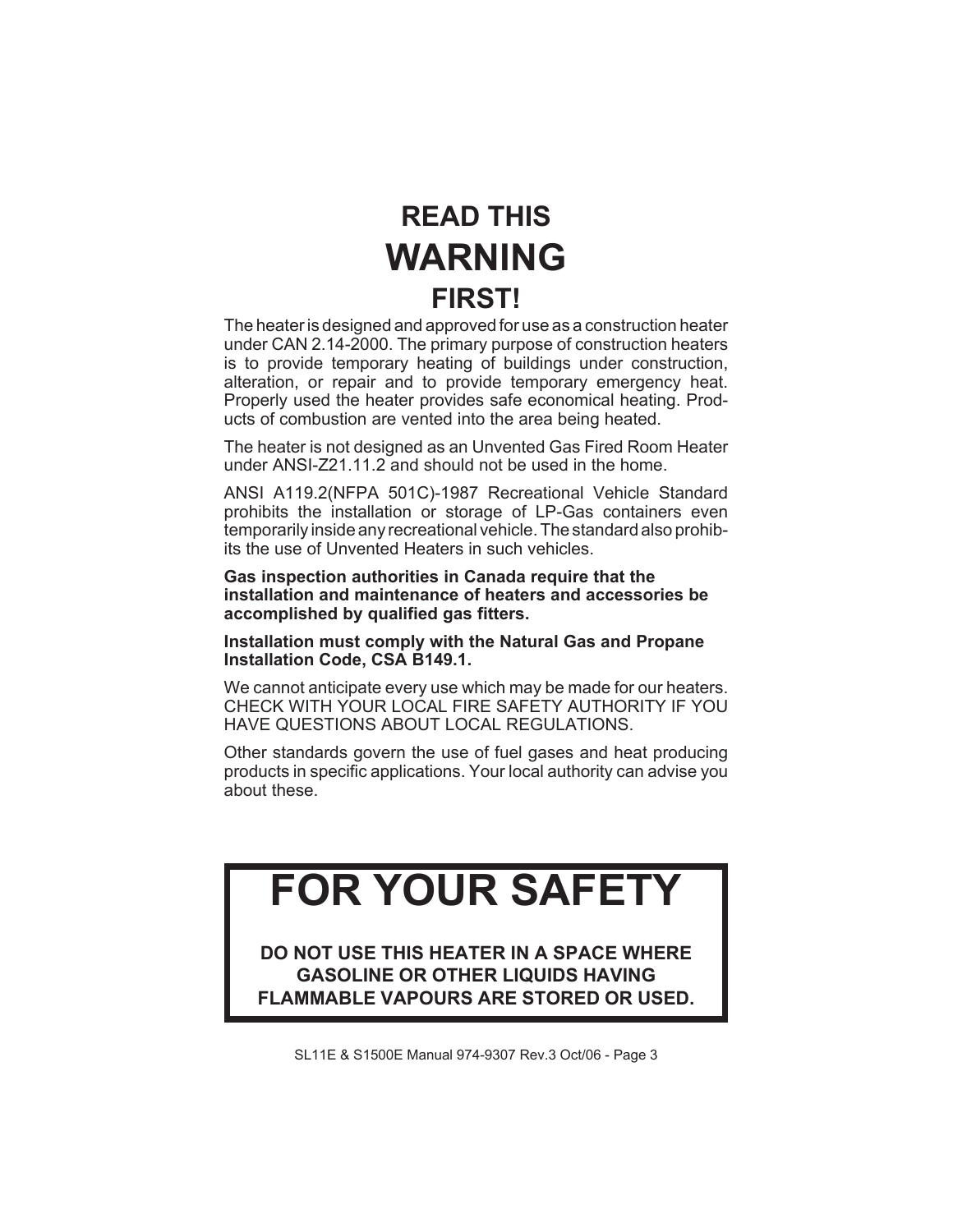## **SL11E & S1500E CONSTRUCTION HEATERS**

#### **Contents**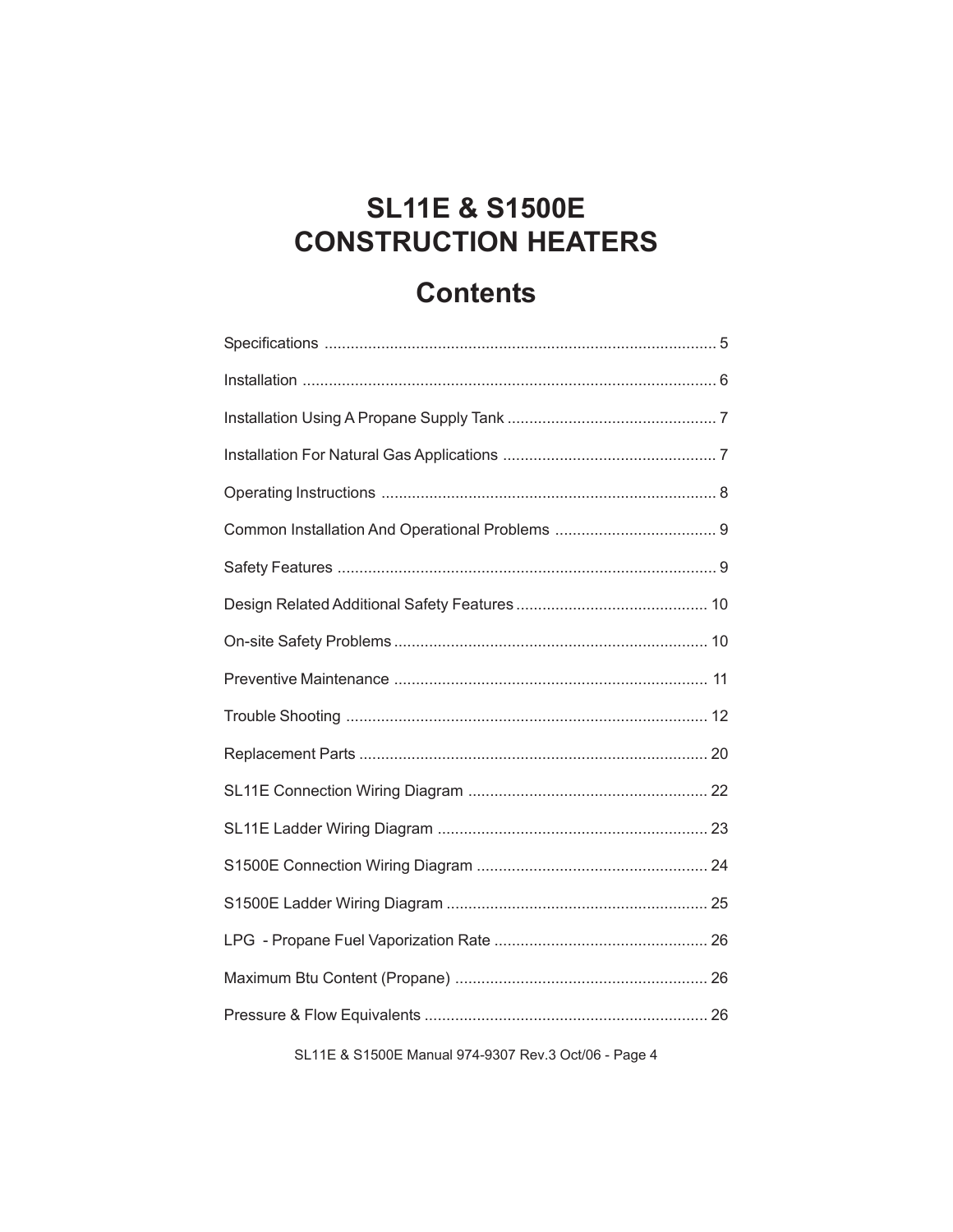## **Specifications**

CSA certified to 2.14-2000 Construction Heater

| Gases:             |                         | Natural or Propane                                                 |
|--------------------|-------------------------|--------------------------------------------------------------------|
| Capacity:          | SL <sub>11</sub> B      | 1,000,000 Btu/h (290 kW) Maximum                                   |
|                    | S1500                   | 1,500,000 Btu/h (440 kW) Maximum<br>850,000 Btu/h (250 kW) Minimum |
| Orifice Size:      |                         | 41 DMS x 46                                                        |
| Blower:            |                         | 7,000 cfm $(12,000 \text{ m}^3/\text{h})$                          |
| Electrical Rating: |                         | 115 volts, 60 Hz, 9.4 amps,<br>Single Phase                        |
|                    | Min Temperature Rating: | -40 Degrees F/C                                                    |

#### **Gas Supply: SL11B**

| <b>Inlet Pressure</b> |                                                                                          | <b>Manifold Pressure</b> |
|-----------------------|------------------------------------------------------------------------------------------|--------------------------|
| Max.WC(Pa)            | Min.WC(Pa)                                                                               | Max. WC(Pa)              |
| Propane 14" (3500)    | 8" (2000)                                                                                | $1.8$ " (450)            |
| Natural 14" (3500)    | 8" (2000)                                                                                | $4.8$ " (1200)           |
|                       | 78. Martin concert that a basic concert of the concert of a concert to a streether contA |                          |

(Minimum inlet pressure is for purpose of input adjustment)

#### **Gas Supply: S1500**

| Inlet Pressure        |           | <b>Manifold Pressure</b> |                |
|-----------------------|-----------|--------------------------|----------------|
| Max.WC(Pa) Min.WC(Pa) |           | Max.WC(Pa) Min.WC(Pa)    |                |
| Propane 14" (3500)    | 8" (2000) | 2.7" (670)               | $0.75$ " (190) |
| Natural 14" (3500)    | 8" (2000) | 7.2" (1800)              | $2.0$ " (500)  |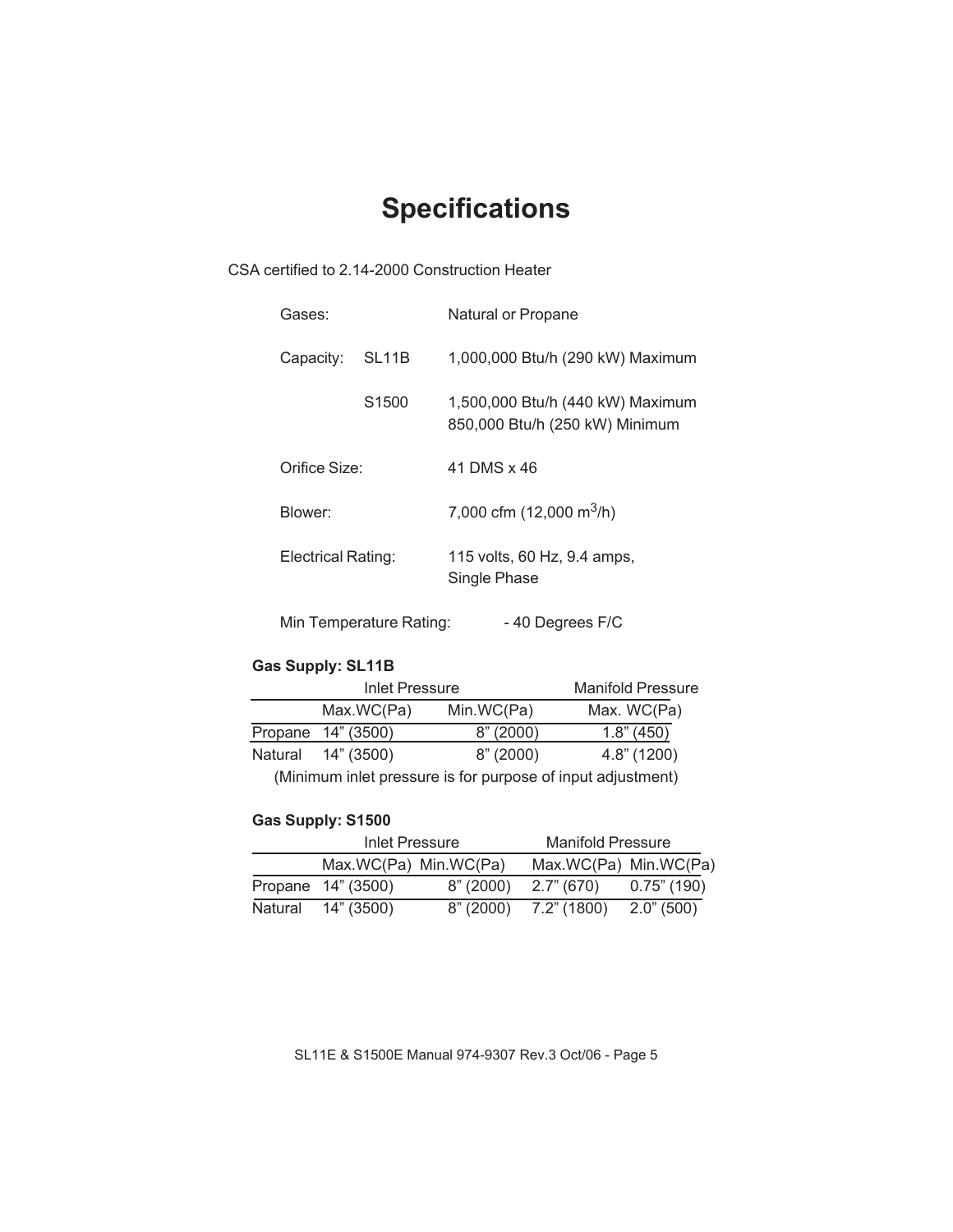#### **Installation**

The Sure Flame Models SL11E & S1500E are direct fired gas heaters intended to be used primarily for the temporary heating of buildings under construction, alteration, or repair. Since all the products of combustion are released into the area being heated, it is imperative that adequate ventilation be provided. The flow of supply air and combustion gases must not be obstructed in any way. Do not use the heater with ductwork as this will restrict the flow of supply air.

1 Install the heater in a horizontal position at least 6 feet from any LPgas container, and allow the following clearance from any combustible materials:

|         | Front Outlet: 20 feet (6 M) |      | Sides: $2$ feet (0.6 M |
|---------|-----------------------------|------|------------------------|
| Intake: | 2 feet (0.6 M)              | Top: | 4 feet (1.2 M)         |

Front Outlet must not be directed at any LP-gas container within 20 feet (6M).

Also make sure that no flammable vapours are present in the space where the heater is being used.

- 2 When connecting the heater to a natural gas or propane supply line ensure that the pressure at the heater inlet is within the specified range. Excessive pressure (over 1/2" psig) will damage the controls and void the warranty.
- 3 Visually inspect the hose assembly and ensure that it is protected from traffic, building materials, and contact with hot surfaces. If it is evident that there is excessive abrasion or wear, or the hose is cut, it must be replaced.
- 4 After installation, check the hose assembly for gas leaks by applying a water and soap solution to each connection.
- 5 Connect the heater to an adequate 115 volt electrical supply as specified on the rating plate. For protection against shock hazard the supply cord must be plugged directly into a properly grounded three-prong receptacle.
- 6 In all applications install the heater in such manner that it is not directly exposed to water spray, rain and/or dripping water.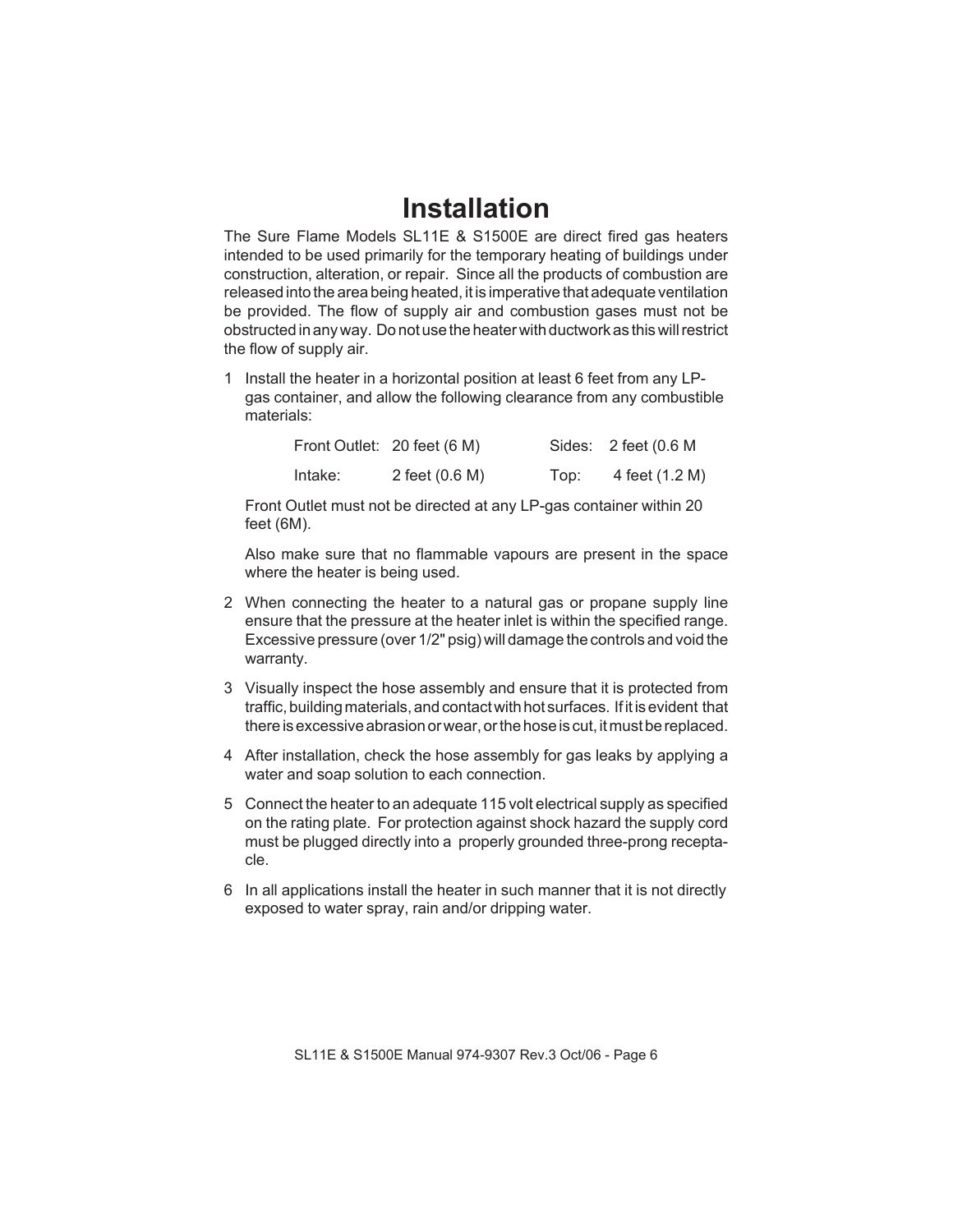#### **Installation Using A Propane Supply Tank**

- 1 When installing the heater for use with propane gas, set the gas selector valve to "Propane" and lock in position.
- 2 The supply container must be equipped with a UL listed Gas Pressure Regulator. This is essential to reduce the gas pressure to a safe transmittable pressure. This pressure must further be reduced so the gas pressure does not exceed the maximum input pressure of the heater. This can be accomplished by placing a suitably sized second stage gas regulator on the valve train at the heater. This regulator should also be a UL listed LP Gas Pressure Regulator.
- 3 Arrange the propane supply system to provide for vapour withdrawal from the operating container. Supplying liquid propane to the heater is dangerous and will damage the components.
- 4 Ensure that for the surrounding temperature the size and capacity of the propane supply container is adequate to provide the rated Btu/h input to the heater.
- 5 Turn off the propane supply valve at the container when the heater is not in use.
- 6 The installation must conform with local codes, or in the absence of local codes, with the Natural Gas and Propane Installation Code, CSA B149.1.
- 7 When the heater is to be stored indoors the propane container must be disconnected from the heater and the container moved away and stored in accordance with the above national standard.

#### **Installation For Natural Gas Applications**

- 1 When installing the heater for use with natural gas, set the gas selector valve to the "Natural" position.
- 2 A regulator must be installed on the heater to ensure that the pressure to the heater does not exceed 1/2 psi inlet pressure.
- 3 The installation of this heater to a natural gas supply must conform with all applicable local codes or, in the absence of local codes, with the CAN/ CGA-B149.1 Natural Gas Installation Code.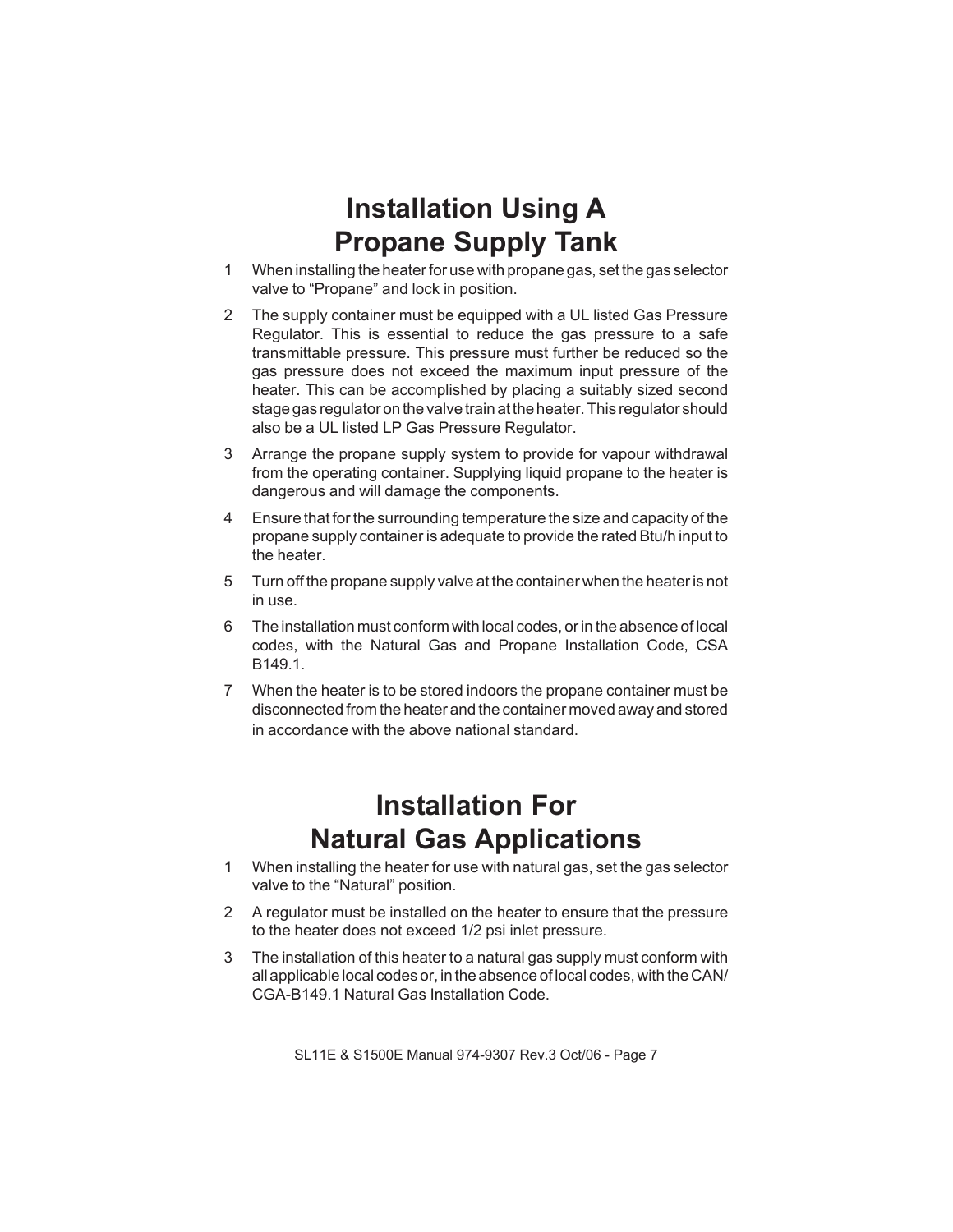#### **Operating Instructions**

1. Set GAS SELECTOR VALVE to gas being used. The conversion shall be done by the owner or lessor of the equipment.

**Warning:** When using propane gas, the GAS SELECTOR VALVE must be locked in position.

- 2. Ensure the FIRING VALVE is in the "ON" position.
- 3. Connect power cord to a 115 volt supply.
- 4. Open gas supply.
- 5. If equiped with a thermostat, set the thermostat to the desired temperature.
- 6. Push START Button. After a short delay, the heater will start.

Note: The SL11E, if equipped with a thermostat, will cycle between on and off as required.

Note: The S1500E will cycle between high flame, low flame, and off as required.

7. To stop: push STOP button. If the heater is to remain off, disconect power cord, and close gas supply.

The appliance area should be kept clear and free from combustible materials, gasoline, and other flammable vapours and liquids.

Ensure that the flow of supply air and combustion gases is not obstructed.

The installation and operation of the heater shall comply with the code requirements specified by the authorities having jurisdiction.

General criteria for the use of construction heaters may be found in the applicable sections of the Natural Gas and Propane Installation Code, CSA B149.1.

#### **THE INSTALLATION AND MAINTENANCE OF THE HEATER MUST BE ACCOMPLISHED BY A QUALIFIED SERVICE PERSON.**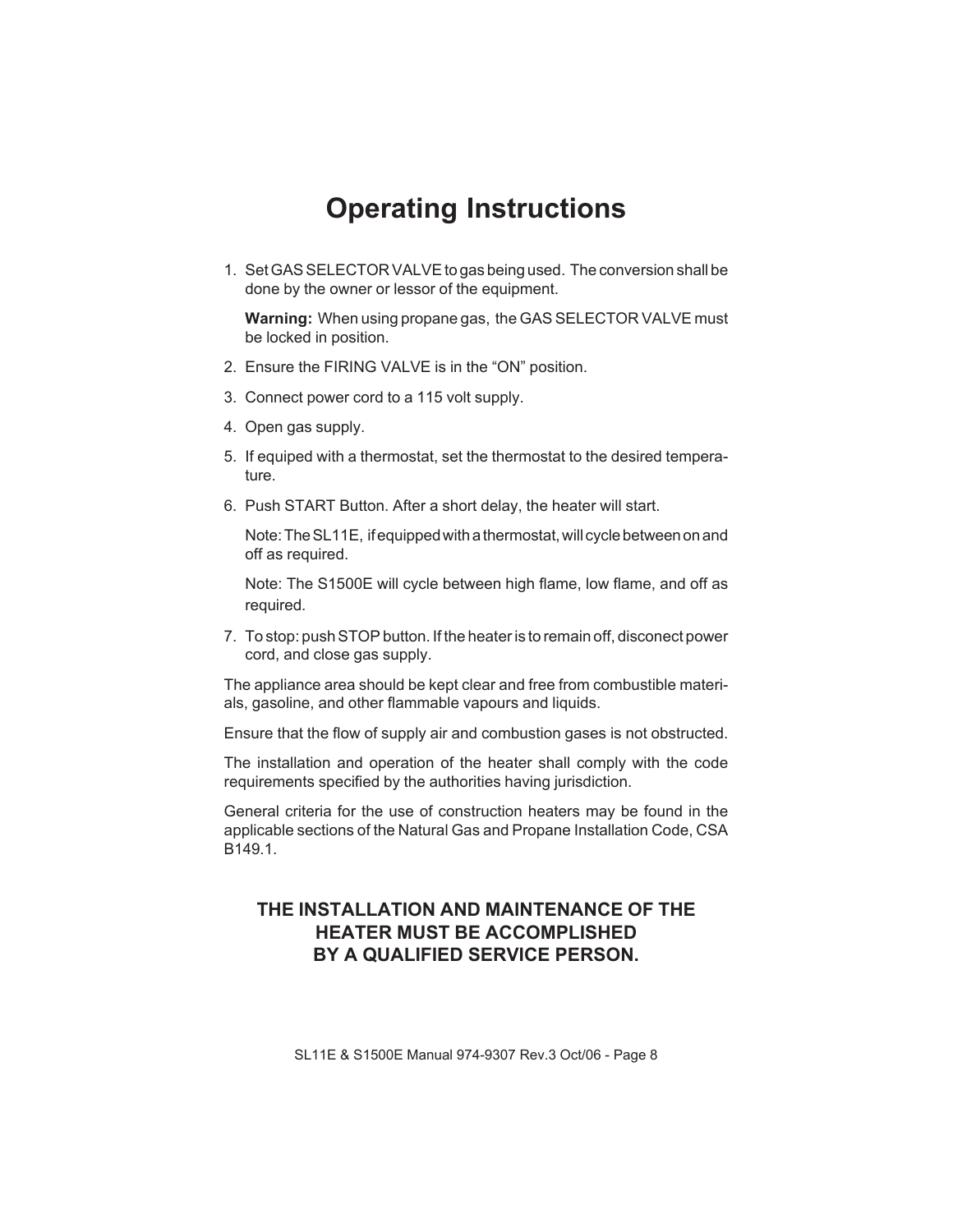#### **Common Installation And Operational Problems**

1 LOW VOLTAGE

This is one of the most common problems and is usually the result of the supply cord having too small a wire gauge for its length. Low voltage results in the motor overheating, burnt relay contacts, or a relay that will not maintain contact.

- 2 SUPPLY LINE TOO SMALL
- 3 INSUFFICIENT VAPORIZATION AT SUPPLY

Normally caused by too small size of supply tank.

- 4 IMPROPER GAS SUPPLY PRESSURE Usually a result of supply pressure being too high because of improper or lack of regulation.
- 5 DIRTY GAS SUPPLY

Dirty gas can cause strainers to plug or form a build-up in the burner orifice.

- 6 LACK OF PREVENTATIVE MAINTENANCE Heaters must be cleaned as required, especially when used in a dirty environment.
- 7 IMPROPER SUPPLY OF FRESH AIR

Recommended: Intake air for the heater be taken from outside the enclosed area. This provides a slight pressurization and prevents any problems associated with recirculation.

#### **Safety Features**

Servicing of Sure Flame Construction Heaters normally involves one of several built-in safety features. The Models SL11E & S1500E incorporate devices to detect the following:

| <b>LOSS OF FLAME</b>      | Gas supply is shut off if flame is lost to<br>prevent raw gas from leaving the heater.                                  |
|---------------------------|-------------------------------------------------------------------------------------------------------------------------|
| 2 OVERHEATING             | (a) Thermal overload protection in the<br>motor.                                                                        |
|                           | (b) High temperature limit switch in the<br>combustion chamber.                                                         |
| 3 LOSS OF POWER           | Total shutdown with manual reset re-<br>quired. Any one of the safety devices will<br>create a loss of power situation. |
| <b>BLOCKED AIR SUPPLY</b> | A switch detects the differential pressure<br>in the combustion chamber and shuts down<br>when insufficient.            |
|                           | $CI 11E 8 21E00E M2B11074 0307 B212 061/06 0$                                                                           |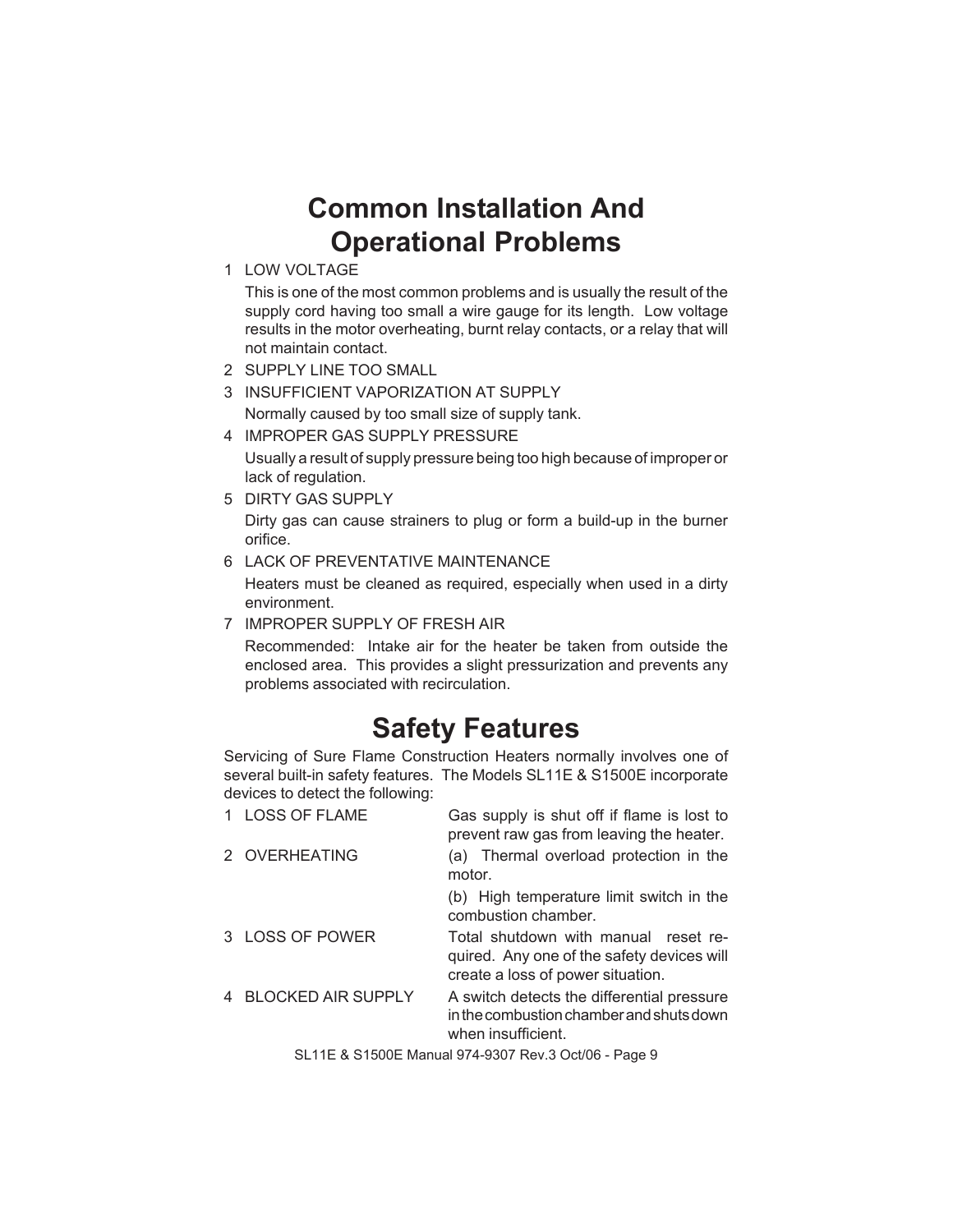#### **Design Related Additional Safety Features**

1 LOCKING POSITION FOR LPG ON GAS SELECTOR LEVER

Units used with LPG while the gas selector valve is positioned for Natural Gas will throw significantly more heat than the rated Btu/h. This is definitely a safety hazard.

2 LOW SKIN TEMPERATURE

Sure Flame Heaters are designed to have a low skin temperature. This provides added safety in the workplace.

3 DURABLE CONSTRUCTION

The Models SL11E & S1500E use a stainless steel burner for long life and consistent performance.

In order to maintain the highly efficient combustion of the Sure Flame Heater, the combustion chamber must remain as manufactured. Any change or distortion could alter the fuel/air mixture and create unwanted gases.

#### **On-site Safety Problems**

#### 1 SHORTING OUT OF DEFECTIVE COMPONENTS

This is a common problem which saves short term expense at the risk of a large future cost. Any heaters found in this condition should be removed immediately.

2 IMPROPER ENCLOSURES

When heaters are installed partially to the outside for fresh air intake, strict adherence must be made to the minimum clearance to combustibles given on the instruction plate. Wood framing around a heater is a request for trouble.

#### 3 SUPPLYING LIQUID PROPANE TO HEATER

This problem has occurred from time to time. To minimize the damage, and possible personal injury, shut off the gas supply and let the heater run until all of the liquid in the lines has been vaporized.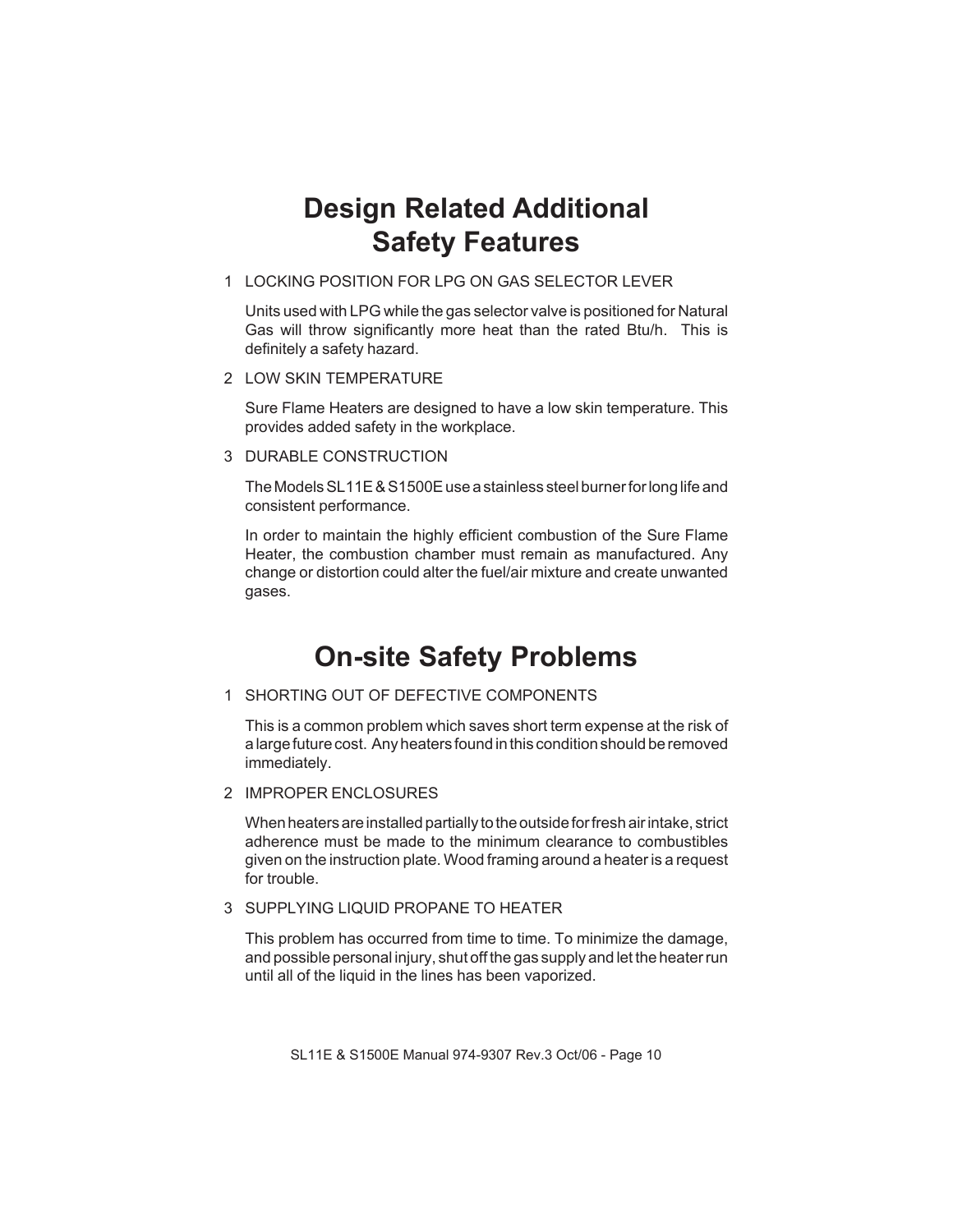#### **Preventive Maintenance**

Sure Flame Construction Heaters are built to withstand the rigours of operating on construction sites, for mining applications, and a multitude of other locations where heaters are used. To maintain the reliable performance required it is necessary to do a certain amount of regular maintenance.

#### A. VISUAL CHECKS

The following items should be checked for excessive wear or damage:

- 1) Wheels
- 2) Cords and Connectors
- 3) Wiring and Conduit
- 4) Heater Shell (including heat shield) and Control Box
- 5) Valve Train

It is recommended that units purchased as spares be rotated periodically, so that each unit will be placed in operation at least once every 90 days.

#### B. BURNER

| Flame Rod and Insulator - | Clean with soap and water or solvent on a<br>routine basis. Any build up on burner<br>should also be removed at this time. |
|---------------------------|----------------------------------------------------------------------------------------------------------------------------|
| Ground Wire -             | Ensure that the ground wire is secured to<br>the burner. This is necessary for the flame<br>detection system to operate.   |
| Spark Plug -              | Clean with solvent and check spark gap.<br>The gap should be set to 1/8".                                                  |

#### C. CONTROL BOX

The inside of the control box should be cleaned using a dry cloth or by blowing compressed air. Do not use any liquid or aerosol spray cleaners. Also check that all electrical connections are snug and tight.

D. MOTOR

The electric motor on the SL11E & S1500E Heaters is fitted with sealed bearings and no oiling is required. Keep the motor clean by blowing or wiping off dust or dirt in order to prevent it from over heating.

E. FAN

Check for dust or dirt build up on fan blades. Check the tightness of the set screw and run the heater to check for fan vibration.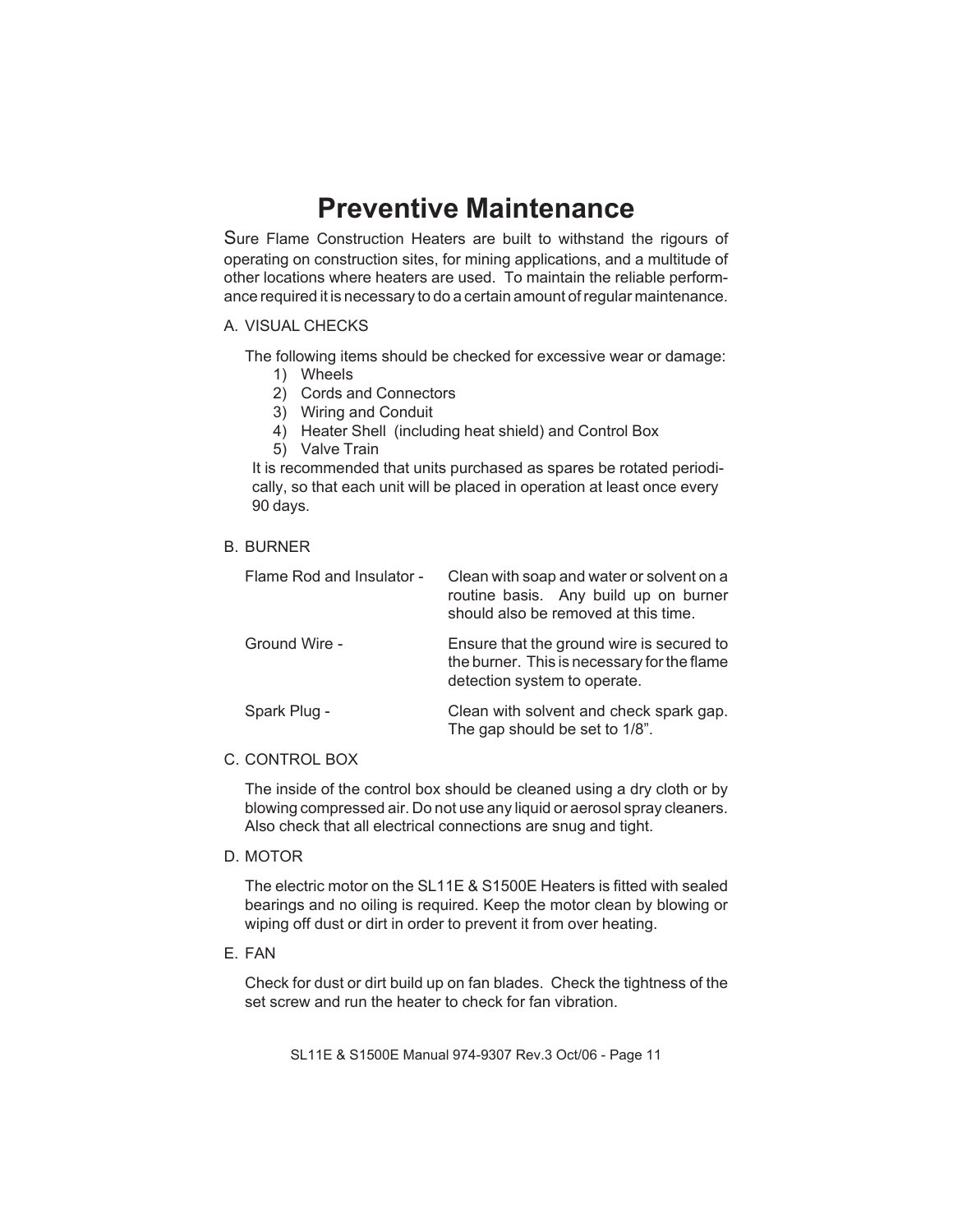#### **Trouble Shooting**

The trouble shooting section has been divided in to six tables. Choose the appropriate table from the list below:

Chart A – Heater does not start, fan does not start

- Chart B Heater does not start, fan starts, no spark, no flame
- Chart C Heater does not start, fan starts, spark, no flame
- Chart D Heater starts, flame lights but goes out after a few seconds
- Chart E Heater starts, but fails during operation
- Chart F Other problems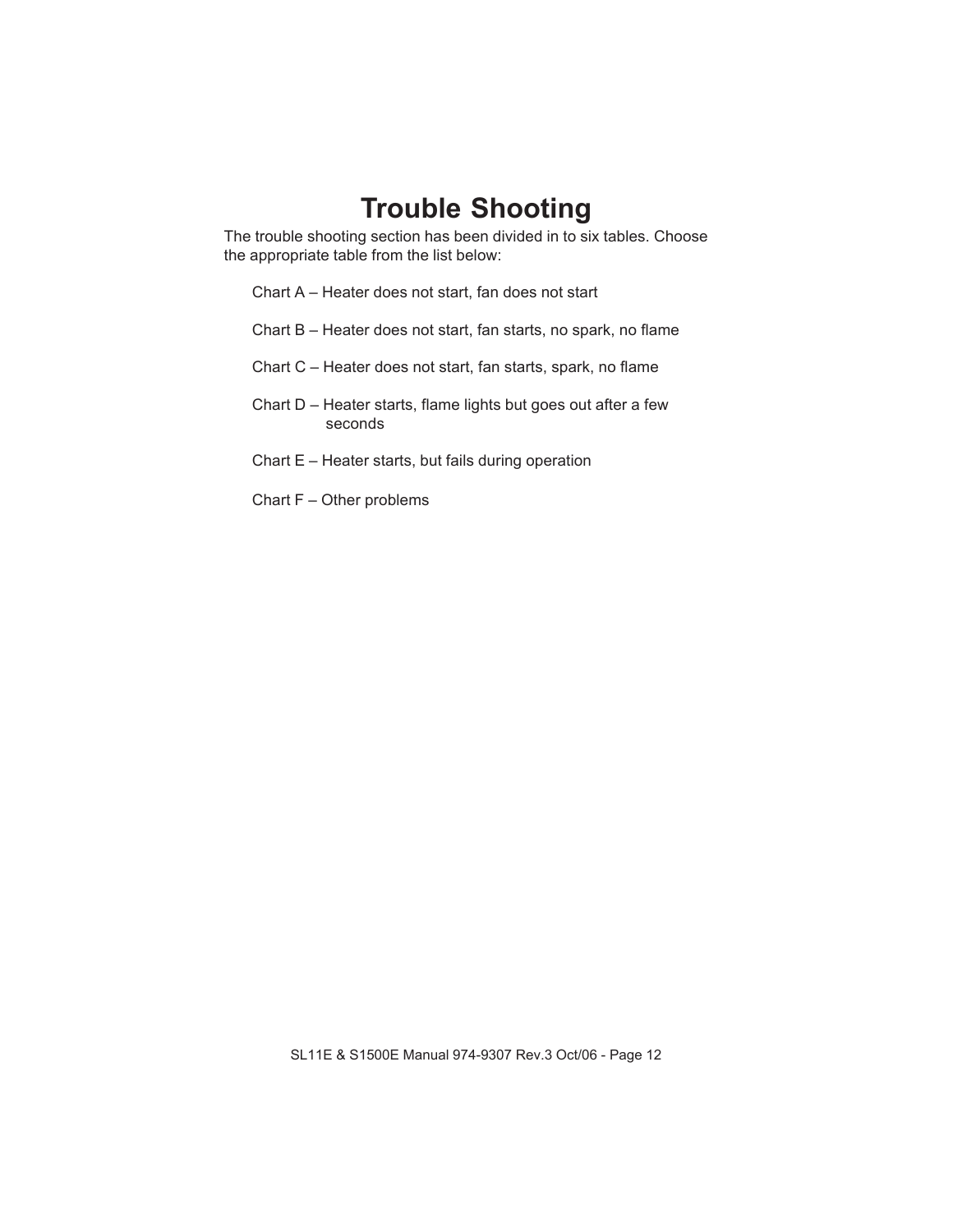| <b>フロDBリニー C 1 IBII)</b>                                          | <b>Des Install Gan Library Start</b>       |                    | Indicators Outside Control Box |                              |                                |                              | Indicators Inside Control Box |    |   |               |    |                      |
|-------------------------------------------------------------------|--------------------------------------------|--------------------|--------------------------------|------------------------------|--------------------------------|------------------------------|-------------------------------|----|---|---------------|----|----------------------|
| Symptom                                                           | Possible Causes                            |                    |                                |                              |                                |                              |                               |    |   |               |    |                      |
|                                                                   |                                            | Green Start Switch | Red Stop Switch                | רוִ6µ4 ∔<br>Thermostat Power | ן רוִ6µ4 ∔<br>∍pst2 tsteomerlT | 2 Γ!Φμ ∔<br>∍pst2 tsteommer∏ | $\Delta$                      | ്വ | コ | $\frac{8}{1}$ | 12 | rED<br>Flame Control |
| Green start light does not                                        | No electrical supply                       | t                  | ₩                              | 5f                           | ₩                              | ₩                            | ₩                             | ₩  | ₩ | ₩             | ð  | t                    |
| come on when start switch is                                      | Stop switch fails open                     | ₹                  | ₩                              | đ                            | ₩                              | đ                            | g                             | đ  | đ | đ             | ₹  | ₹                    |
| pressed.                                                          | Start switch fails open                    |                    |                                |                              |                                |                              |                               |    |   |               |    |                      |
| Green start light comes on                                        | Fuse failure                               | ξ¥                 | đ                              | đ                            | F                              | ₹                            | S                             | đ  | F | ₹             |    | <b>bf</b>            |
| when pressed, but goes off<br>when released. L12 flashes          |                                            |                    |                                |                              |                                |                              |                               |    |   |               |    |                      |
| when start switch released.                                       |                                            |                    |                                |                              |                                |                              |                               |    |   |               |    |                      |
|                                                                   | Reset switch fails open                    | δ                  | ð#                             | <sup>0</sup>                 | ₩                              | ð                            | g                             | ₩  | đ | ₹             | t  | ð#                   |
| Green start light is on, but red<br>stop light remains off during | Thermostat stage 1 fails open †            | δ                  | ₩                              |                              | ı                              |                              | g                             | đ  | ₩ | đ             | ₹  | ₹                    |
| attempts to start.                                                | Flame control failure - Power in           | δ                  | 5f                             | δ                            |                                |                              | g                             | ₩  | ₩ | ₩             | t  | t                    |
|                                                                   | +<br>Flame control failure - Thermostat in | δ                  | ₩                              | 5                            | 5                              |                              | g                             | đ  | F | F             | đ  | ₹                    |
| Green start light is on, red stop                                 | Flame control failure - Motor out          | 5                  | 5                              | δ                            | ı<br>5                         |                              | g                             | đ  | đ | ₹             | ₹  |                      |
| light comes on during attempts                                    | Motor relay fails open                     | 5                  | 5                              | δ                            | ı<br>5                         |                              | g                             | g  | ₩ | ₩             | t  |                      |
| to start                                                          | Motor failure                              | δ                  | 5                              | δ                            | ı<br>g                         |                              | g                             | δ  | đ | ₹             | ₹  |                      |
|                                                                   | Low Voltage (long extension cord or too    | δ                  | δ                              | δ                            | g                              |                              | g                             |    |   | ₩             | đ  | t                    |
|                                                                   | many items on circuit). Motor relay may    |                    |                                |                              |                                |                              |                               |    |   |               |    |                      |
|                                                                   | chatter                                    |                    |                                |                              |                                |                              |                               |    |   |               |    |                      |
|                                                                   | Air switch fails closed                    | δ                  | 5                              | δ                            | ı                              |                              | g                             | ₩  | ₩ | ð             | t  |                      |
| + Thermostat is optional                                          | on model SI 11F                            |                    |                                |                              |                                |                              |                               |    |   |               |    |                      |

Chart A – Heater does not start, fan does not start **Chart A – Heater does not start, fan does not start** 

SL11E & S1500E Manual 974-9307 Rev.3 Oct/06 - Page 13

† Thermostat is optional on model SL11E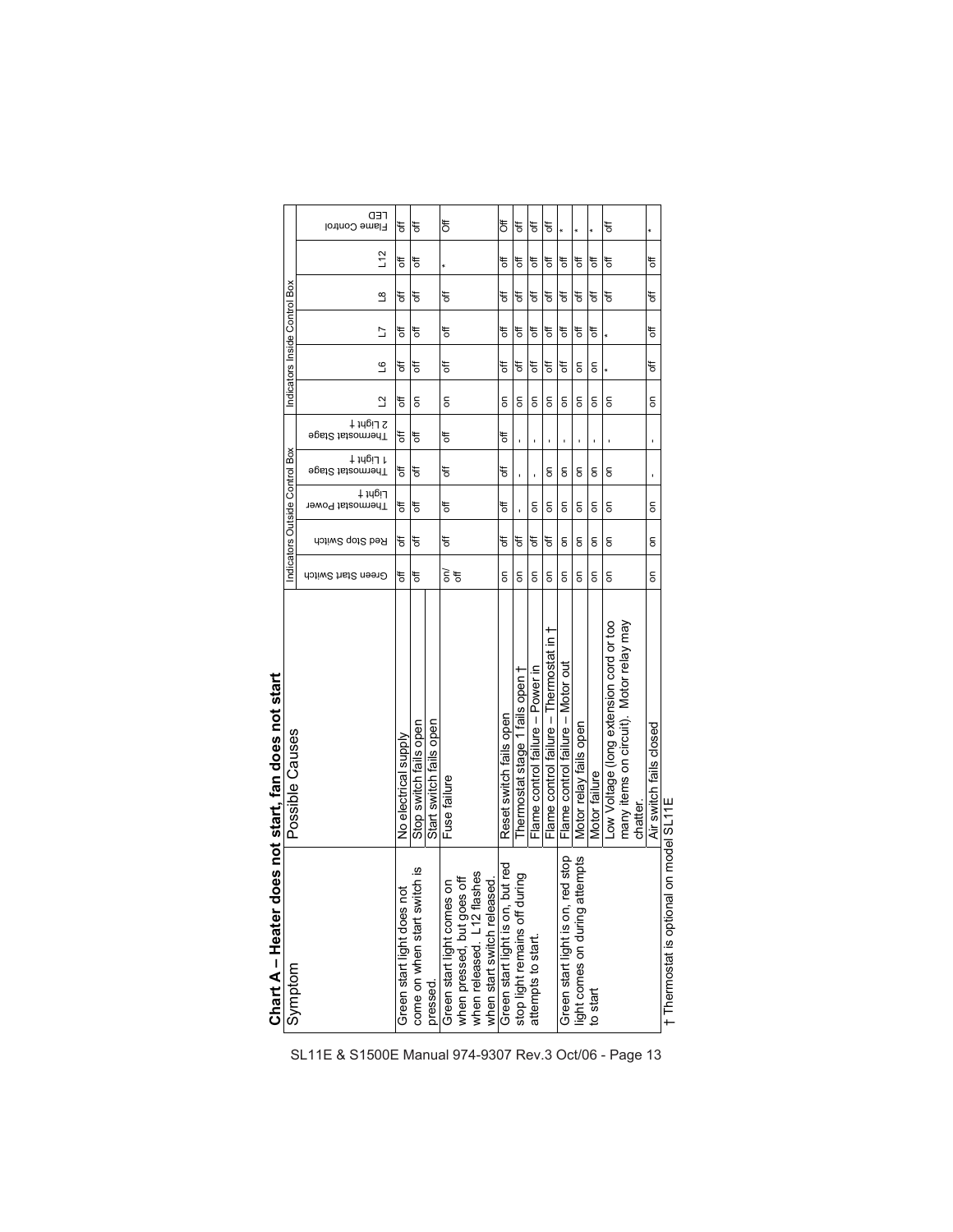| Səc<br>Chart B - Heater do                                                            | Possible Causes                          |                    | Indicators Outside Control Box |                              |                            |                                |   |    | Indicators Inside Control Box |                             |    |                             |
|---------------------------------------------------------------------------------------|------------------------------------------|--------------------|--------------------------------|------------------------------|----------------------------|--------------------------------|---|----|-------------------------------|-----------------------------|----|-----------------------------|
| not start, fan starts, no                                                             |                                          |                    |                                |                              |                            |                                |   |    |                               |                             |    |                             |
| spark, no flameSymptom                                                                |                                          | Green Start Switch | Red Stop Switch                | רוִ6µו ‡<br>Thermostat Power | 1 τιβμ1<br>∋psi2 tsteomenT | 2 Light †<br>∋pst2 tsteomnerlT | ₫ | ്വ | ב                             | $\mathbf{S}$                | 12 | <b>CED</b><br>Flame Control |
| Air blowing through heater in<br>reverse.                                             | Motor wired incorrectly                  | 5                  | δ                              | 5                            | g                          |                                | g | g  | ₹                             | ₹                           | ₩  |                             |
| No gas odor at heater outlet.<br>L7 light is off. Voltage                             | Air tubes set in wrong position          | δ                  | ۵                              | 5                            | g                          |                                | g | g  | đ                             | đ                           | ₩  |                             |
|                                                                                       | Air switch fails oper                    |                    |                                |                              |                            |                                |   |    |                               |                             |    |                             |
| $\approx$                                                                             | Air switch set to too high a pressure    |                    |                                |                              |                            |                                |   |    |                               |                             |    |                             |
| between N2 and L15 is 1<br>during attempt to start.                                   | Air tubes plugged                        |                    |                                |                              |                            |                                |   |    |                               |                             |    |                             |
|                                                                                       | Strainer plugged or dirty                | δ                  | δ                              | δ                            | S                          |                                | 5 | g  | ₩                             | ₩                           | ₩  |                             |
| No gas odor at heater outlet.<br>L7 light is off. Voltage<br>between N2 and L15 is 0V | Too small of a hose, too long of a hose, |                    |                                |                              |                            |                                |   |    |                               |                             |    |                             |
|                                                                                       | blocked hose                             |                    |                                |                              |                            |                                |   |    |                               |                             |    |                             |
| during attempt to start.                                                              | Too low of inlet pressure                |                    |                                |                              |                            |                                |   |    |                               |                             |    |                             |
|                                                                                       | Second stage regulator set too low       |                    |                                |                              |                            |                                |   |    |                               |                             |    |                             |
|                                                                                       | Propane tank too small to vapourize fast |                    |                                |                              |                            |                                |   |    |                               |                             |    |                             |
|                                                                                       | enough, tank freezes                     |                    |                                |                              |                            |                                |   |    |                               |                             |    |                             |
|                                                                                       | Upstream regulators installed backwards  |                    |                                |                              |                            |                                |   |    |                               |                             |    |                             |
|                                                                                       | Flame control failure $-$ Air in         |                    |                                |                              |                            |                                |   |    |                               |                             |    |                             |
| No gas odor at heater outlet.<br>L7 light is on.                                      | Flame control failure - spark out        | δ                  | δ                              | 5                            | g                          |                                | 둥 | g  | g                             | ₩                           | ₩  |                             |
| Gas odor at heater outlet. L7                                                         | Spark plug fails                         | $\overline{5}$     | δ                              | 5                            | g                          |                                | 둥 | g  | δ                             | $\widetilde{\varepsilon}$ ಕ | ₩  | ***                         |
| light on. L8 light on, then off.                                                      | Flame rod and spark plug wires reversed  |                    |                                |                              |                            |                                |   |    |                               |                             |    |                             |
|                                                                                       | Spark plug wire damaged                  |                    |                                |                              |                            |                                |   |    |                               |                             |    |                             |
|                                                                                       |                                          |                    |                                |                              |                            |                                |   |    |                               |                             |    |                             |
| t Tharmoetat is ontional                                                              | an mada SI 11E                           |                    |                                |                              |                            |                                |   |    |                               |                             |    |                             |

Thermostat is optional on model SL11E † Thermostat is optional on model SL11E  $\overline{\phantom{a}}$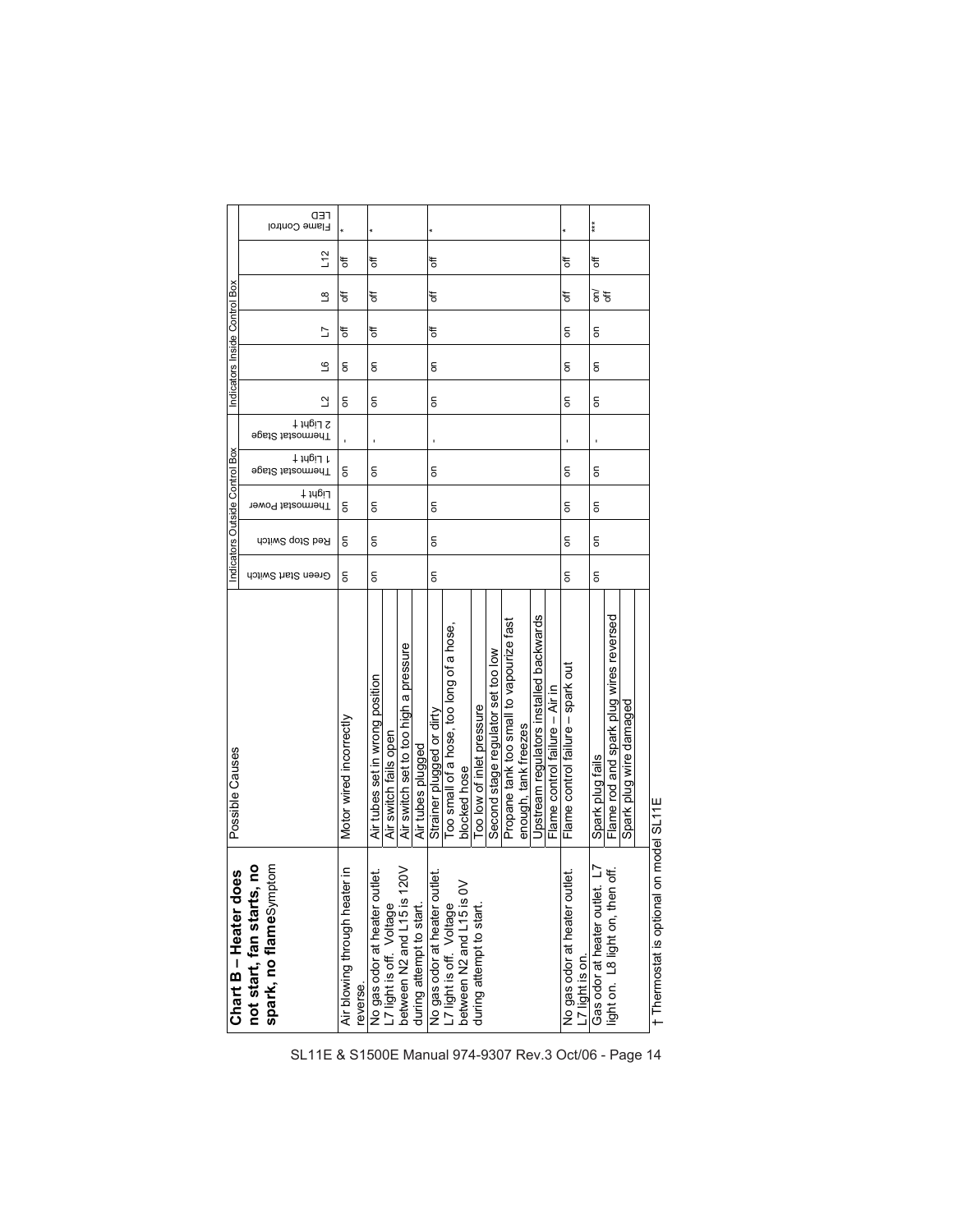| Chart C - Heater d                                                                                                                      | loes not start, fan starts, spark, no flame                                                                                                                                                               |                    |                 |                                                        |                                            |                |                               |                |                          |    |                      |
|-----------------------------------------------------------------------------------------------------------------------------------------|-----------------------------------------------------------------------------------------------------------------------------------------------------------------------------------------------------------|--------------------|-----------------|--------------------------------------------------------|--------------------------------------------|----------------|-------------------------------|----------------|--------------------------|----|----------------------|
| Symptom                                                                                                                                 | Possible Causes                                                                                                                                                                                           |                    |                 | Indicators Outside Control Box                         |                                            |                | Indicators Inside Control Box |                |                          |    |                      |
|                                                                                                                                         |                                                                                                                                                                                                           | Green Start Switch | Red Stop Switch | <b>Spat2</b> tstaomedT<br>רוִ6µו ∔<br>Thermostat Power | ‡ 14ріЈ 2<br>Fhermostal Stage<br>1 IubiJ 1 | ₫              | ്വ                            | 5              | $\mathbf{a}$             | 12 | CED<br>Flame Control |
| No gas odor at heater outlet.<br>L8 light is off. Voltage<br>between N2 and L17 is 120V<br>during attempt to start.                     | Limit switch fails open                                                                                                                                                                                   | g                  | δ               | g<br>5                                                 |                                            | g              | g                             | S              | ₩                        | ₩  | ***                  |
| controller is OV during attempt<br>No gas odor at heater outlet.<br>L8 light is off. Voltage<br>between V1 and V2 on flame<br>to start. | Flame control failure                                                                                                                                                                                     | 5                  | 5               | $\overline{5}$<br>5                                    |                                            | $\overline{5}$ | δ                             | $\overline{5}$ | ₹                        | ₹  | ***                  |
| No gas odor at heater outlet.<br>L8 light is on, then off.                                                                              | Too high of inlet pressure. Second stage<br>Solenoid valve fails closed<br>Manual valve closed                                                                                                            | 5                  | δ               | S<br>δ                                                 |                                            | δ              | δ                             | S              | $\widetilde{\mathbf{e}}$ | ₩  | ***                  |
|                                                                                                                                         | regulator set too high. (This may cause the<br>2-stage regulator to be damaged                                                                                                                            |                    |                 |                                                        |                                            |                |                               |                |                          |    |                      |
| et L8<br>Gas odor at heater outle<br>light on, then off.                                                                                | Spark plug gap too large (weak spark) or<br>too small. Gap should be set to 1/8 inch.<br>2-stage regulator installed backwards<br>Low flame regulator setting too low<br>Burner orifices plugged or dirty | δ                  | δ               | g<br>5                                                 |                                            | g              | g                             | g              | हे इ                     | ₩  | ***                  |
| t Thermostat is optional on model SL11E                                                                                                 |                                                                                                                                                                                                           |                    |                 |                                                        |                                            |                |                               |                |                          |    |                      |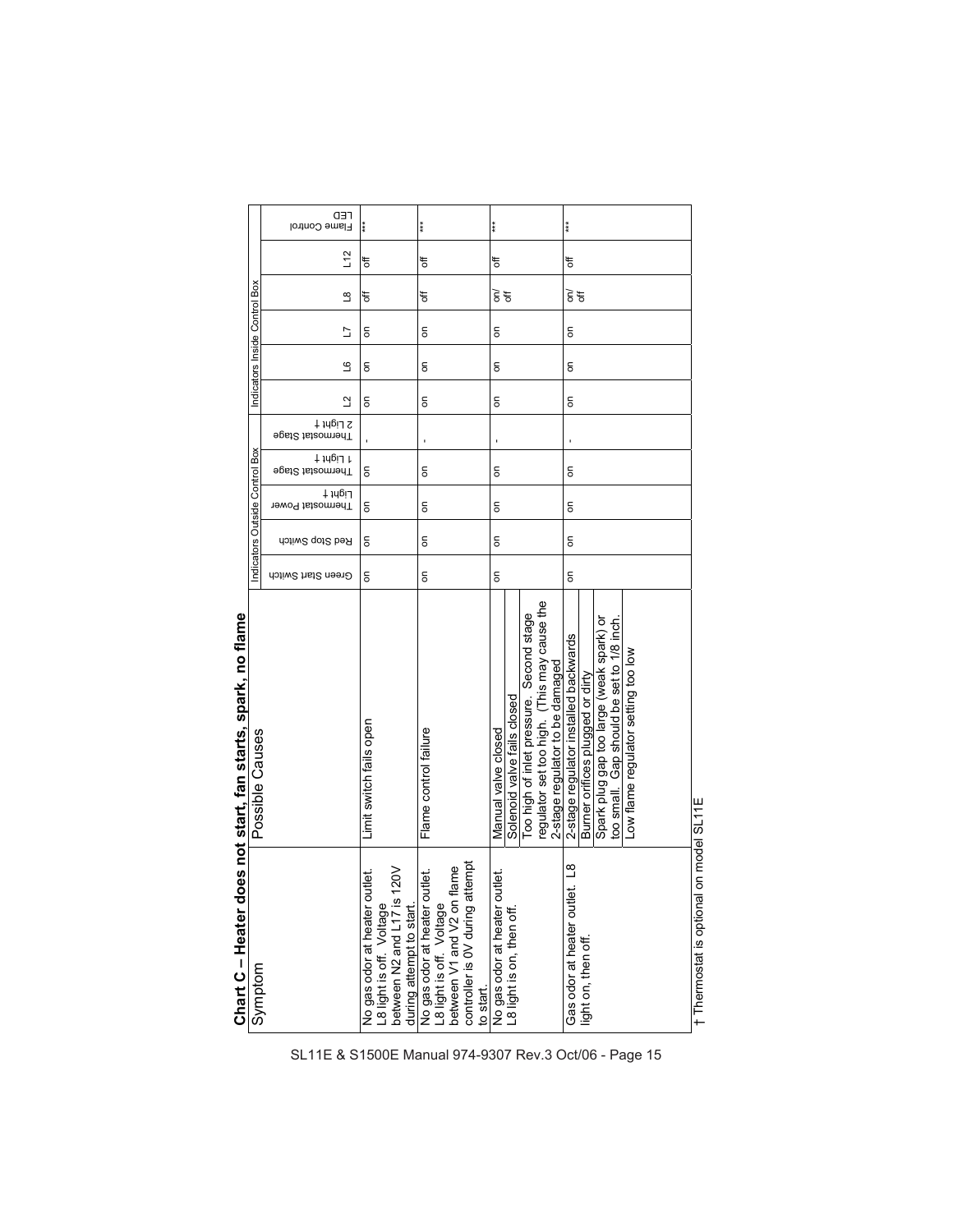|                                                                                         | Chart D - Heater starts, flame lights but goes out after a few seconds<br>Possible Causes |                    | Indicators Outside Control Box |                              |                                                    |                | Indicators Inside Control Box |   |        |    |                      |
|-----------------------------------------------------------------------------------------|-------------------------------------------------------------------------------------------|--------------------|--------------------------------|------------------------------|----------------------------------------------------|----------------|-------------------------------|---|--------|----|----------------------|
| Symptom                                                                                 |                                                                                           |                    |                                |                              |                                                    |                |                               |   |        |    |                      |
|                                                                                         |                                                                                           | Green Start Switch | Red Stop Switch                | רוִ6µן ‡<br>Thermostat Power | ∋psi2 isizomenT<br>1 בוֹβוֹוּ ‡<br>∋psi2 isizomenT | Ľ<br>2 Light † | ്വ                            | ℶ | ള      | 12 | rED<br>Flame Control |
| ter with<br>Connect DC current me                                                       | Flame control failure - Flame sensing                                                     | 등                  | δ                              | 등                            | g                                                  | g              | g                             | g | हें 'इ | ₹  | $***$                |
|                                                                                         |                                                                                           |                    |                                |                              |                                                    |                |                               |   |        |    |                      |
| microampere range to<br>terminals FC+ and FC- of the<br>flame controller. Start heater. |                                                                                           |                    |                                |                              |                                                    |                |                               |   |        |    |                      |
|                                                                                         |                                                                                           |                    |                                |                              |                                                    |                |                               |   |        |    |                      |
|                                                                                         |                                                                                           |                    |                                |                              |                                                    |                |                               |   |        |    |                      |
| Check reading once flame is<br>established. Reading is 1.0                              |                                                                                           |                    |                                |                              |                                                    |                |                               |   |        |    |                      |
| microamperes or higher                                                                  |                                                                                           |                    |                                |                              |                                                    |                |                               |   |        |    |                      |
| less<br>Reading from above is l<br>than 1.0 microamperes.                               | Flame rod dirty, cracked, or otherwise                                                    | ã                  | S                              | S                            | g                                                  | g              | g                             | g | हें 'इ | ð  | ***                  |
|                                                                                         | defective.                                                                                |                    |                                |                              |                                                    |                |                               |   |        |    |                      |
|                                                                                         | Flame rod wire loose or damaged                                                           |                    |                                |                              |                                                    |                |                               |   |        |    |                      |
|                                                                                         | Burner not grounded                                                                       |                    |                                |                              |                                                    |                |                               |   |        |    |                      |
| † Thermostat is optiona                                                                 | on model SL11E                                                                            |                    |                                |                              |                                                    |                |                               |   |        |    |                      |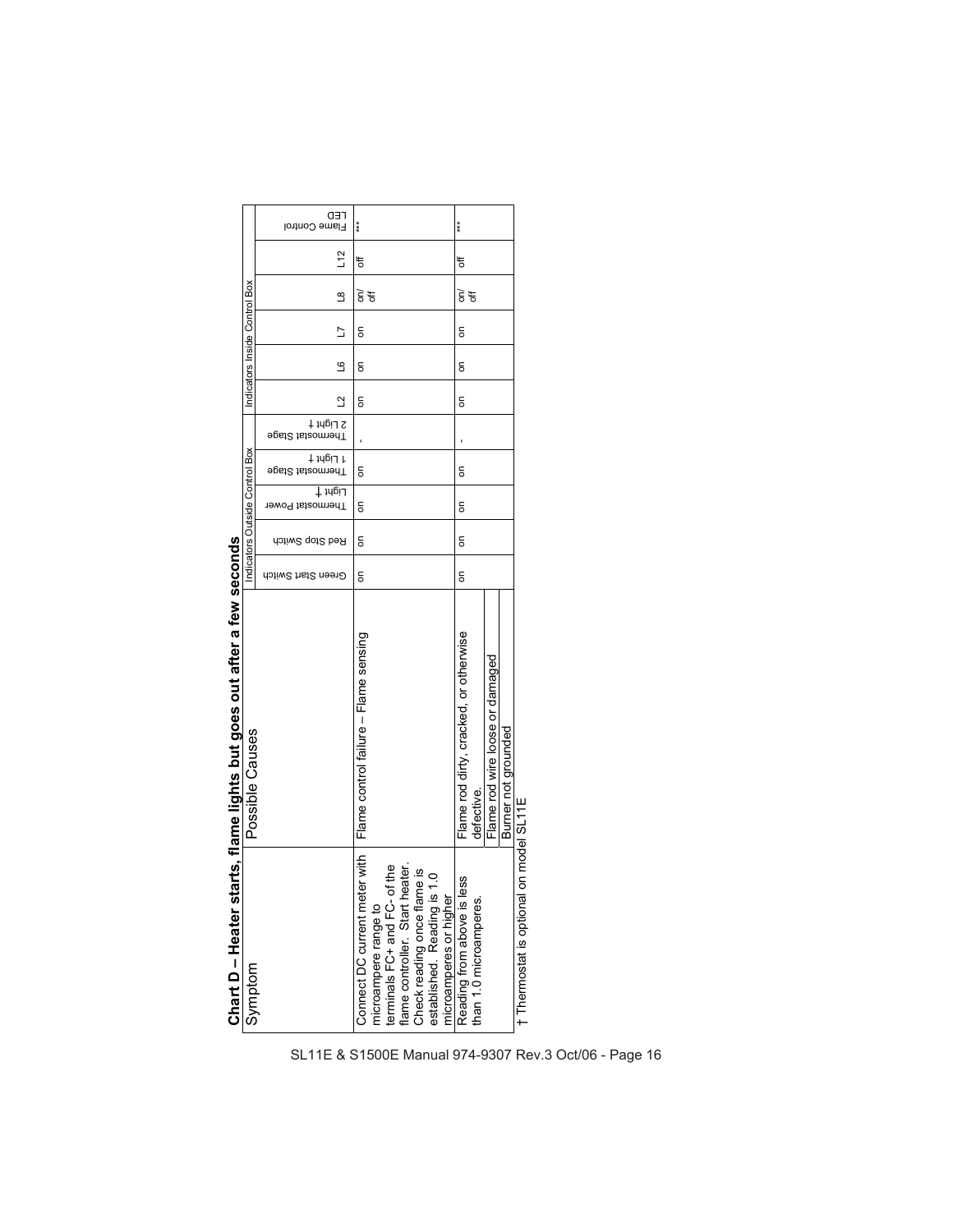| Chart E - Heater starts, but fails during operation                                                                                                                                                                                    |                                                                                                  |                    |                 |                                |                                |                              |                |                                    |                                            |                |    |                      |
|----------------------------------------------------------------------------------------------------------------------------------------------------------------------------------------------------------------------------------------|--------------------------------------------------------------------------------------------------|--------------------|-----------------|--------------------------------|--------------------------------|------------------------------|----------------|------------------------------------|--------------------------------------------|----------------|----|----------------------|
| Symptom                                                                                                                                                                                                                                | Possible Causes                                                                                  |                    |                 | Indicators Outside Control Box |                                |                              |                |                                    | Indicators Inside Control Box              |                |    |                      |
|                                                                                                                                                                                                                                        |                                                                                                  | Green Start Switch | Red Stop Switch | רוִ6µן ‡<br>Thermostat Power   | 1 Light †<br>∋pst2 tsteomnerlT | † ὶηρἱ Σ<br>∍pst2 tsteommenT | $\overline{a}$ | ്വ                                 | ₫                                          | $\overline{8}$ | 51 | CED<br>Flame Control |
| ior to<br>Normal flame length pr                                                                                                                                                                                                       | Low Voltage (long extension cord or too<br>many items on circuit)                                | ε                  | 하               | ε                              | g                              |                              | g              | $\widetilde{\mathsf{s}}$<br>ð      | $\widetilde{\mathsf{s}}$<br>$\overline{5}$ | ₩              | đ  | ***                  |
| failure. Three flashes on flame<br>control LED.<br>Smaller than normal flame<br>prior to failure. Single flash on                                                                                                                      | Propane tank too small to vapourize fast<br>Strainer plugged or dirty<br>enough, tank freezes    | δ                  | 5               | δ                              | g                              |                              | g              | g                                  | ₩                                          | ₩              | ₩  |                      |
|                                                                                                                                                                                                                                        |                                                                                                  |                    |                 |                                |                                |                              |                |                                    |                                            |                |    |                      |
| Normal flame length prior to<br>failure. Three flashes on flame<br>control LED. Immediately after<br>failure, voltage between N2<br>and L16 is 0V.                                                                                     | Limit switch failure - too sensitive                                                             | 5                  | 5               | δ                              | $\overline{5}$                 | g                            | g              | हे 'इ                              | हे इ                                       | ₩              | ₩  | ***                  |
| Longer than normal flame<br>before failure, possibly<br>shooting outside of heater<br>body. Three flashes on flame<br>control LED. Immediately after [<br>failure, voltage between N2<br>and L17 is 120V, between N2<br>and L16 is 0V. | Changeover valve set to natural gas when<br>Connected to liquid propane<br>connected to propane. | δ                  | 5               | $\overline{5}$                 | g                              | g                            | g              | $\widetilde{\varepsilon}$ $\sharp$ | हें 'इ                                     | ₩              | ₩  | ***                  |
|                                                                                                                                                                                                                                        | Too high of inlet pressure                                                                       |                    |                 |                                |                                |                              |                |                                    |                                            |                |    |                      |
|                                                                                                                                                                                                                                        | Second stage regulator set too high                                                              |                    |                 |                                |                                |                              |                |                                    |                                            |                |    |                      |
|                                                                                                                                                                                                                                        | High flame regulator setting too high                                                            |                    |                 |                                |                                |                              |                |                                    |                                            |                |    |                      |
|                                                                                                                                                                                                                                        |                                                                                                  |                    |                 |                                |                                |                              |                |                                    |                                            |                |    |                      |
| † Thermostat is optional on model SL11E                                                                                                                                                                                                |                                                                                                  |                    |                 |                                |                                |                              |                |                                    |                                            |                |    |                      |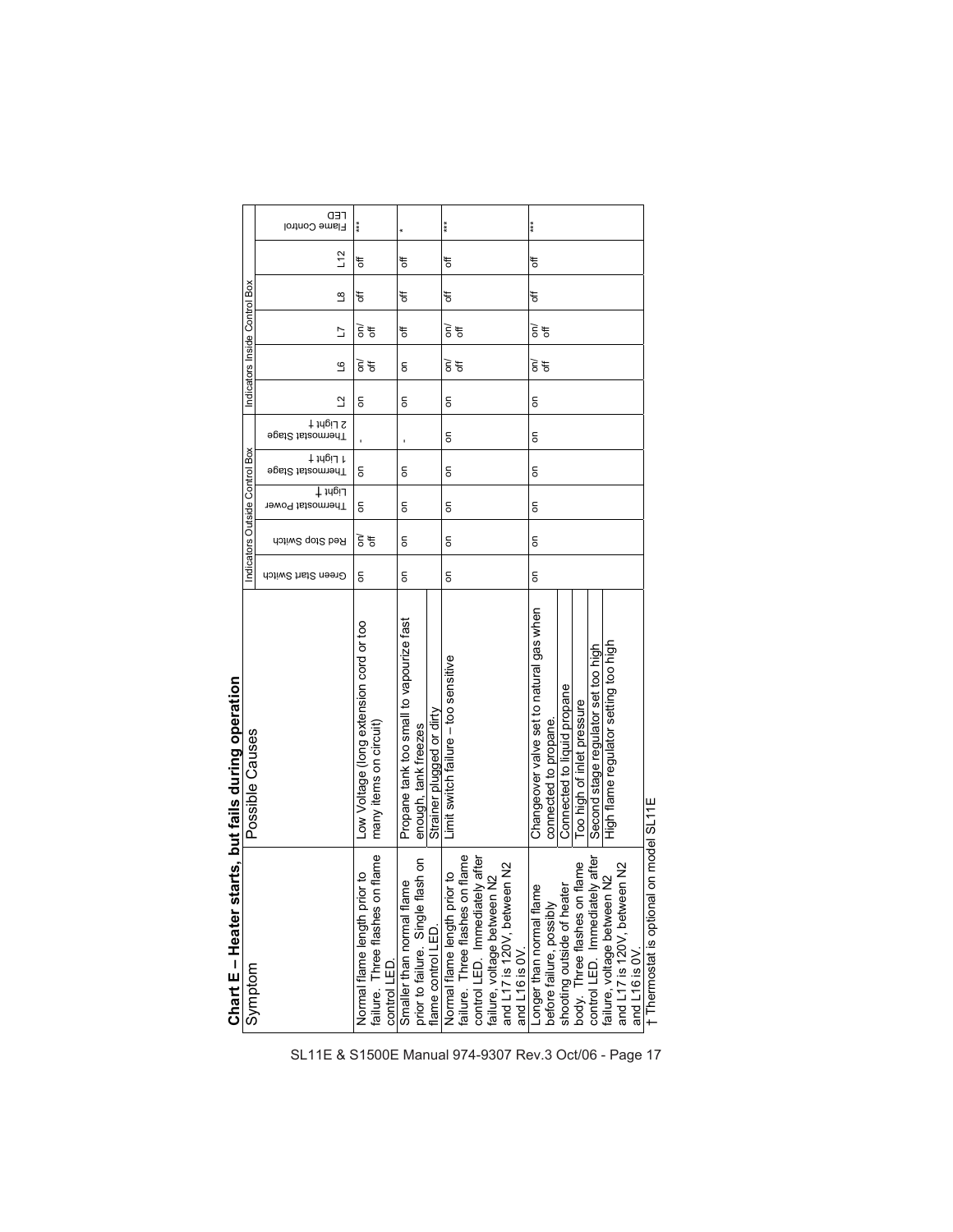| roblems<br>Chart F-Other Pr                                                                                   |                                                                  |                    |                 |                                |                               |                               |                               |   |               |    |                              |  |
|---------------------------------------------------------------------------------------------------------------|------------------------------------------------------------------|--------------------|-----------------|--------------------------------|-------------------------------|-------------------------------|-------------------------------|---|---------------|----|------------------------------|--|
| Symptom                                                                                                       | Possible Causes                                                  |                    |                 | Indicators Outside Control Box |                               |                               | Indicators Inside Control Box |   |               |    |                              |  |
|                                                                                                               |                                                                  | Green Start Switch | Red Stop Switch | רוִ6µ4 ∔<br>Thermostat Power   | 1 14piJ 1<br>∋psi2 tsteomnenT | 2 Light †<br>∋psi2 tsteomnenT | ്വ<br>₫                       | Ľ | $\frac{8}{1}$ | 12 | <b></b> FED<br>Flame Control |  |
| Excessive vibration or noisy<br>operation.                                                                    | Damaged or unbalanced fan blade                                  | ۵                  | ₩               | $\overline{5}$                 | S                             |                               | $\overline{5}$<br>g           | δ | δ             | ₩  | ₹                            |  |
| even if thermostat is not calling<br>Fan motor starts immediately<br>≦.<br>when heater is plugged<br>for heat | Motor relay fails closed                                         | ₹                  | ₩               | đ                              | ₩                             | đ                             | đ<br>$\overline{5}$           | ₹ | đ             | ₩  | đ                            |  |
| Heater will start as soon as it is<br>plugged in. Stop button will<br>eset the heater.                        | Start switch fails closed                                        | $\mathsf{S}$       | đ               | $\overline{5}$                 |                               |                               | ı<br>$\mathsf{S}$             |   |               |    |                              |  |
| Flame length shorter than<br>normal                                                                           | Low flame regulator setting too low                              | S                  | ₩               | δ                              | g                             |                               | g<br>g                        | g | g             | ₩  | Ρp                           |  |
| Normal operation except flame<br>πai                                                                          | High flame regulator setting too low                             | δ                  | ₩               | δ                              | S                             | δ                             | δ<br>g                        | δ | g             | ₩  | t                            |  |
| length shorter than norr<br>Small flame, otherwise<br>functions normally.                                     | Changeover valve set to propane when<br>connected to natural gas | δ                  | 5f              | δ                              | S                             |                               | g<br>g                        | g | g             | ₩  | t                            |  |
| high<br>Heater will never go to<br>flame.                                                                     | Thermostat stage 2 fails open                                    | $\overline{5}$     | ₹               | δ                              |                               |                               | δ<br>S                        | g | g             | ₹  | t                            |  |
| Normal operation, but low<br>flame longer than normal.                                                        | Low flame regulator setting too high                             | δ                  | ₹               | $\overline{5}$                 | g                             |                               | δ<br>g                        | S | g             | ₹  | ₹                            |  |
| immediately when supply to<br>heater is opened<br>Gas will flow to burner                                     | Solenoid valve fails open                                        |                    |                 |                                |                               |                               |                               |   |               |    |                              |  |
| immediately when supply to<br>Gas will flow to burner<br>heater is opened                                     | Solenoid valve leaks                                             |                    |                 | ı                              |                               |                               | 1                             |   |               |    |                              |  |
| † Thermostat is optional on model SL11E                                                                       |                                                                  |                    |                 |                                |                               |                               |                               |   |               |    |                              |  |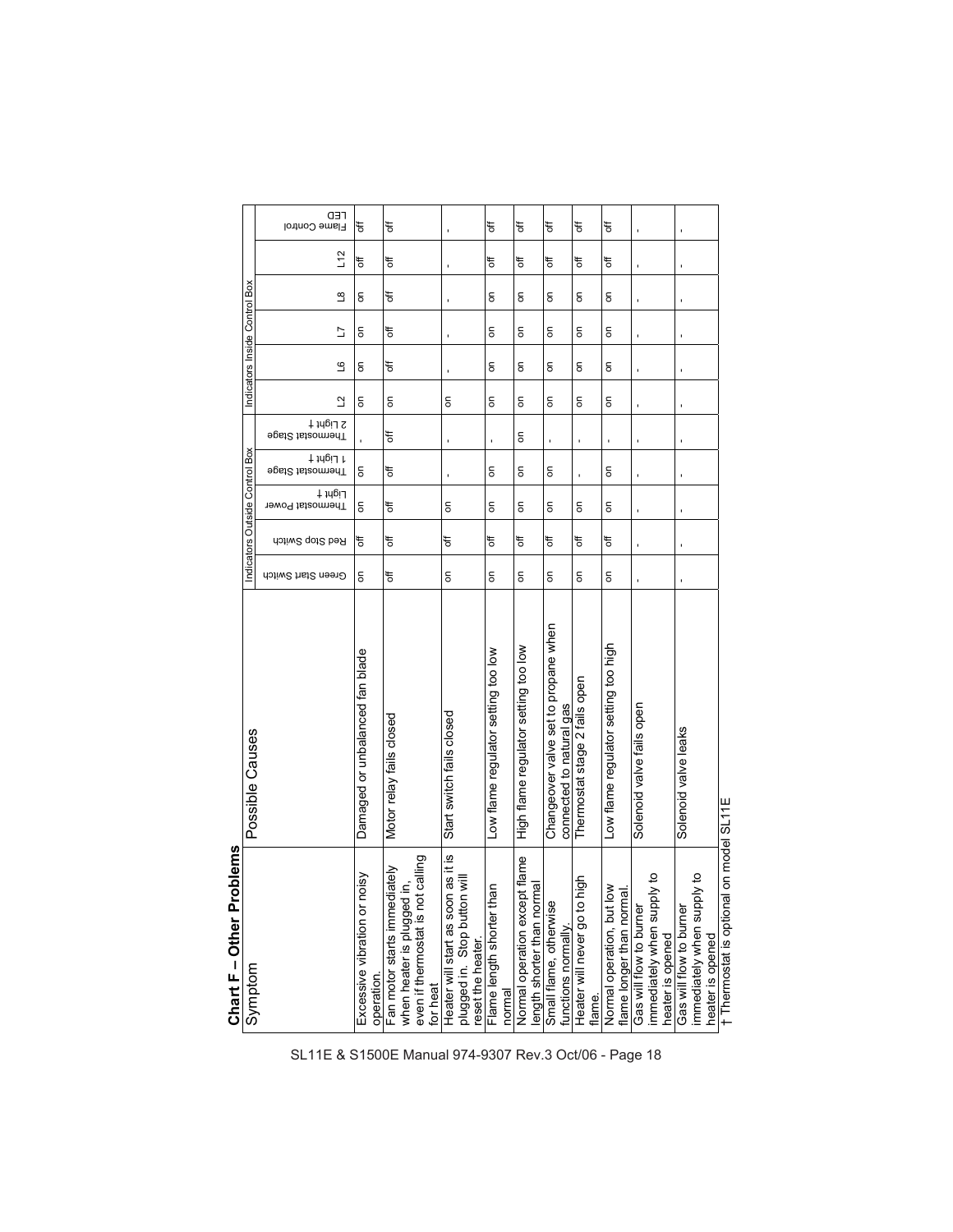|                                                                           | 5f                               | đ                                                                                                | t                                                                                         | 5f                                                                                                     | t                                                                                   | t                                                                                               | <sup>1</sup><br>₩,                                                                                                       |                                          | đ                                                                 |                               |                                                            | đ                               |                                                |
|---------------------------------------------------------------------------|----------------------------------|--------------------------------------------------------------------------------------------------|-------------------------------------------------------------------------------------------|--------------------------------------------------------------------------------------------------------|-------------------------------------------------------------------------------------|-------------------------------------------------------------------------------------------------|--------------------------------------------------------------------------------------------------------------------------|------------------------------------------|-------------------------------------------------------------------|-------------------------------|------------------------------------------------------------|---------------------------------|------------------------------------------------|
|                                                                           | 5f                               | đ                                                                                                | ₹                                                                                         | 5f                                                                                                     | đ                                                                                   | t                                                                                               | t                                                                                                                        |                                          | t                                                                 |                               |                                                            | <sup>1</sup>                    |                                                |
|                                                                           | $\overline{5}$                   | $\overline{5}$                                                                                   | δ                                                                                         | 6                                                                                                      | 6                                                                                   | δ                                                                                               | ξ<br>$\epsilon$                                                                                                          |                                          | g                                                                 |                               |                                                            | δ                               |                                                |
|                                                                           | 5                                | $\overline{5}$                                                                                   | $\overline{\delta}$                                                                       | 6                                                                                                      | 6                                                                                   | δ                                                                                               | $\widetilde{\vec{e}}$<br>$\overline{\bf{5}}$                                                                             |                                          | g                                                                 |                               |                                                            | 6                               |                                                |
|                                                                           | $\overline{5}$                   | S                                                                                                | δ                                                                                         | 6                                                                                                      | δ                                                                                   | δ                                                                                               | δ                                                                                                                        |                                          | g                                                                 |                               |                                                            | δ                               |                                                |
|                                                                           | 5                                | δ                                                                                                | $\overline{\delta}$                                                                       | 6                                                                                                      | 6                                                                                   | δ                                                                                               | δ                                                                                                                        |                                          | 6                                                                 |                               |                                                            | $\overline{\delta}$             |                                                |
|                                                                           |                                  |                                                                                                  |                                                                                           |                                                                                                        |                                                                                     |                                                                                                 |                                                                                                                          |                                          |                                                                   |                               |                                                            |                                 |                                                |
|                                                                           | 6                                |                                                                                                  |                                                                                           | 6                                                                                                      | 6                                                                                   | δ                                                                                               | δ                                                                                                                        |                                          | g                                                                 |                               |                                                            | g                               |                                                |
|                                                                           | δ                                | 5                                                                                                | $\overline{5}$                                                                            |                                                                                                        | δ                                                                                   | δ                                                                                               | δ                                                                                                                        |                                          | δ                                                                 |                               |                                                            | δ                               |                                                |
|                                                                           | đ                                | đ                                                                                                | ₹                                                                                         | ₹                                                                                                      | đ                                                                                   | đ                                                                                               | đ                                                                                                                        |                                          | ₩                                                                 |                               |                                                            | đ                               |                                                |
|                                                                           | δ                                | δ                                                                                                | $\overline{5}$                                                                            | δ                                                                                                      | $\overline{5}$                                                                      | δ                                                                                               | δ                                                                                                                        |                                          | ε                                                                 |                               |                                                            | $\overline{5}$                  |                                                |
| Solenoid valve installed backwards                                        | Burner orifices plugged or dirty | Thermostat stage 1 fails closed                                                                  | Thermostat stage 2 fails closed                                                           | Reset switch fails closed                                                                              | Flame control failure - NC light out                                                | Stop switch fails closed                                                                        | Air switch set to too high a pressure                                                                                    |                                          | Air switch set to too low a pressure                              |                               |                                                            | Limit switch fails closed       |                                                |
| immediately when supply to<br>Gas will flow to burner<br>heater is opened |                                  | Heater lights but uneven flame.<br>Heater will always stay on<br>(either high or low) regardless | of ambient temperature<br>Heater will switch between off<br>and high, but never low flame | start up again without pressing<br>Heater will function normally,<br>but if it shuts down, it will not | but red light does not come on<br>the stop switch<br>Heater will function normally, | lly but<br>will not stop when the stop<br>during startup sequence<br>Heater will start normally | a goes<br>relights. Stage 1 thermostat<br>then<br>switch is pressed<br>During operation, flame<br>out for a few seconds, | this<br>light remains on during<br>time. | when the air flow is obstructed<br>Heater will continue operating | λĔ<br>with longer than normal | jwn.<br>flames. Limit switch ma<br>cause heater to shut do | Heater will start normally, but | will not shut down in ar<br>overheat situation |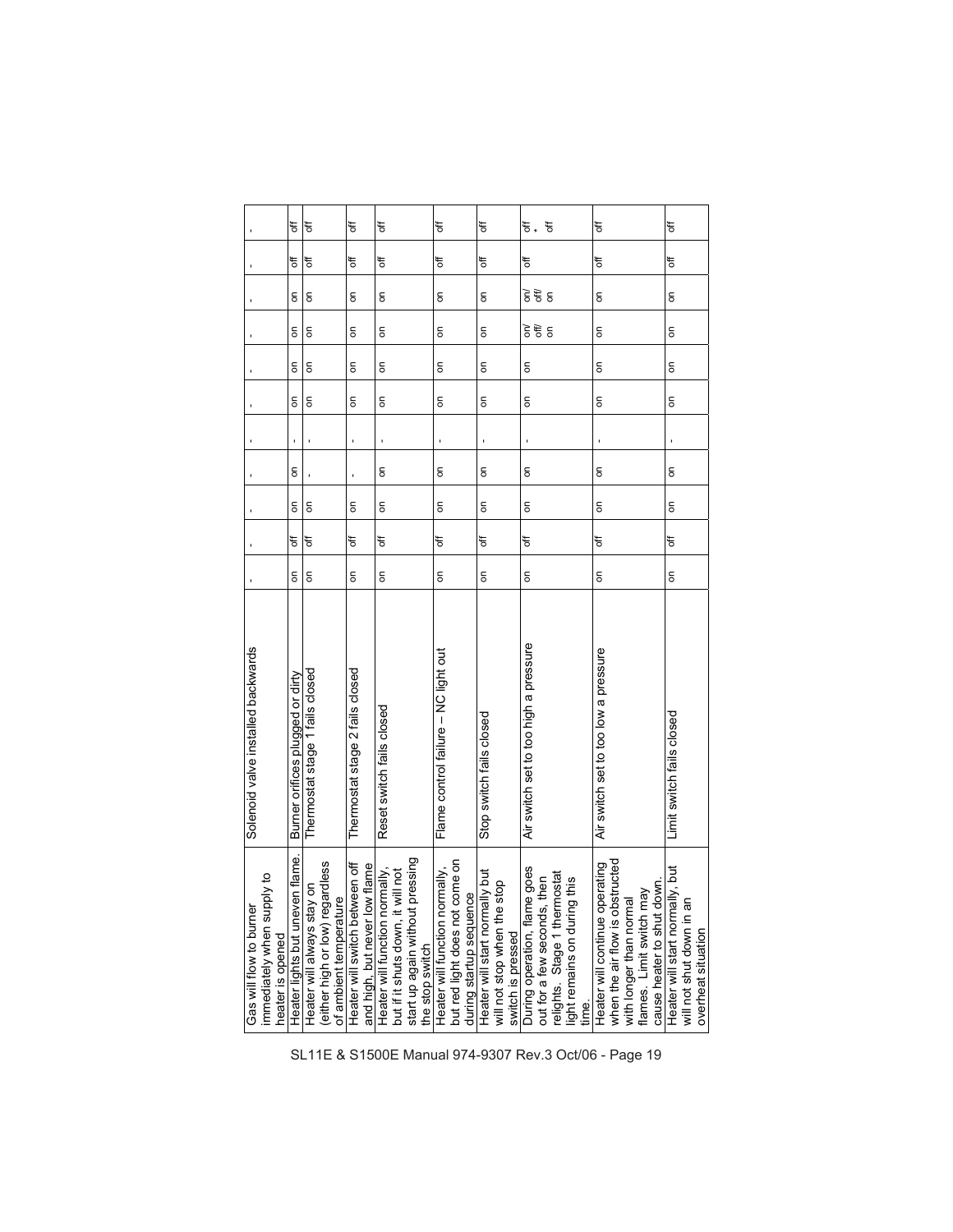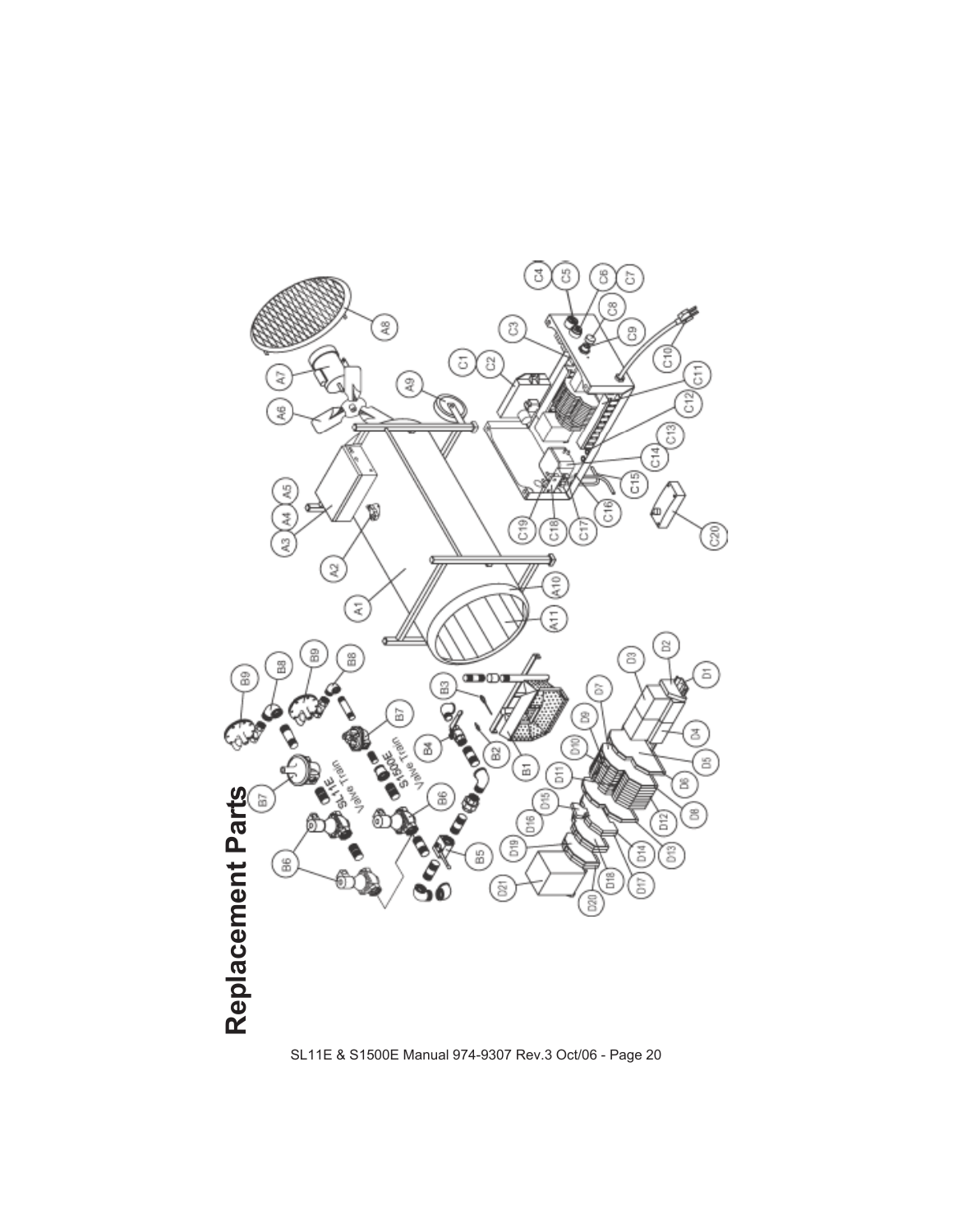| Strainer Assembly, 1-1/4" (S1500E Only)<br>1-1/2" Appliance Regulator (SL11E Only)<br>2-Stage Regulator, 1-1/4" (S1500E Only)<br>Strainer Assembly, 1-1/2" (SL11E Only)<br>Receptacle Cap (Optional on SL11E)<br>Heater Body (Includes A10 & A11)<br>Vanual Shut-Off Valve, 1-1/2"<br>Start Contact Block Assembly<br>Stop Contact Block Assembly<br>Gas Selector Valve, 1-1/2"<br>Solenoid Valve, 1-1/2"<br>Start Button Assembly<br>Stop Button Assembly<br>Regulator (Optional)<br>init Switch, 180°F<br>Flame Controller<br>Controlbox Seal<br><b>Niring Harness</b><br>Description<br>Conrtol Box Lid<br>Niring Duct, 3"<br>Fan Blade, 24"<br>Control Box<br><b>leat Sheild</b><br><b>Vose Cone</b><br>Motor, 1HP<br>Spark Plug<br>Flame Rod<br>Screen<br><b>Burner</b><br>Wheel | SL11B-715<br>S1500-104<br>S1500-108<br>S1500-706<br>S1500-708<br>S1500-709<br>\$1500-501<br>S1500-707<br>Part No.<br>\$1500-86<br>S1505-56<br>SL11B-53<br>SL11B-13<br>SL11B-90<br>SL11B-86<br><b>WRS-156</b><br>S1505-81<br>BV85-50<br>6119<br>2446<br>2143<br>2539<br>7723<br>2423<br>9262<br>4490<br>2526<br>9265<br>2528<br>2537 |
|---------------------------------------------------------------------------------------------------------------------------------------------------------------------------------------------------------------------------------------------------------------------------------------------------------------------------------------------------------------------------------------------------------------------------------------------------------------------------------------------------------------------------------------------------------------------------------------------------------------------------------------------------------------------------------------------------------------------------------------------------------------------------------------|-------------------------------------------------------------------------------------------------------------------------------------------------------------------------------------------------------------------------------------------------------------------------------------------------------------------------------------|
|                                                                                                                                                                                                                                                                                                                                                                                                                                                                                                                                                                                                                                                                                                                                                                                       | 8686                                                                                                                                                                                                                                                                                                                                |

RARARARARA<br>RARARARARA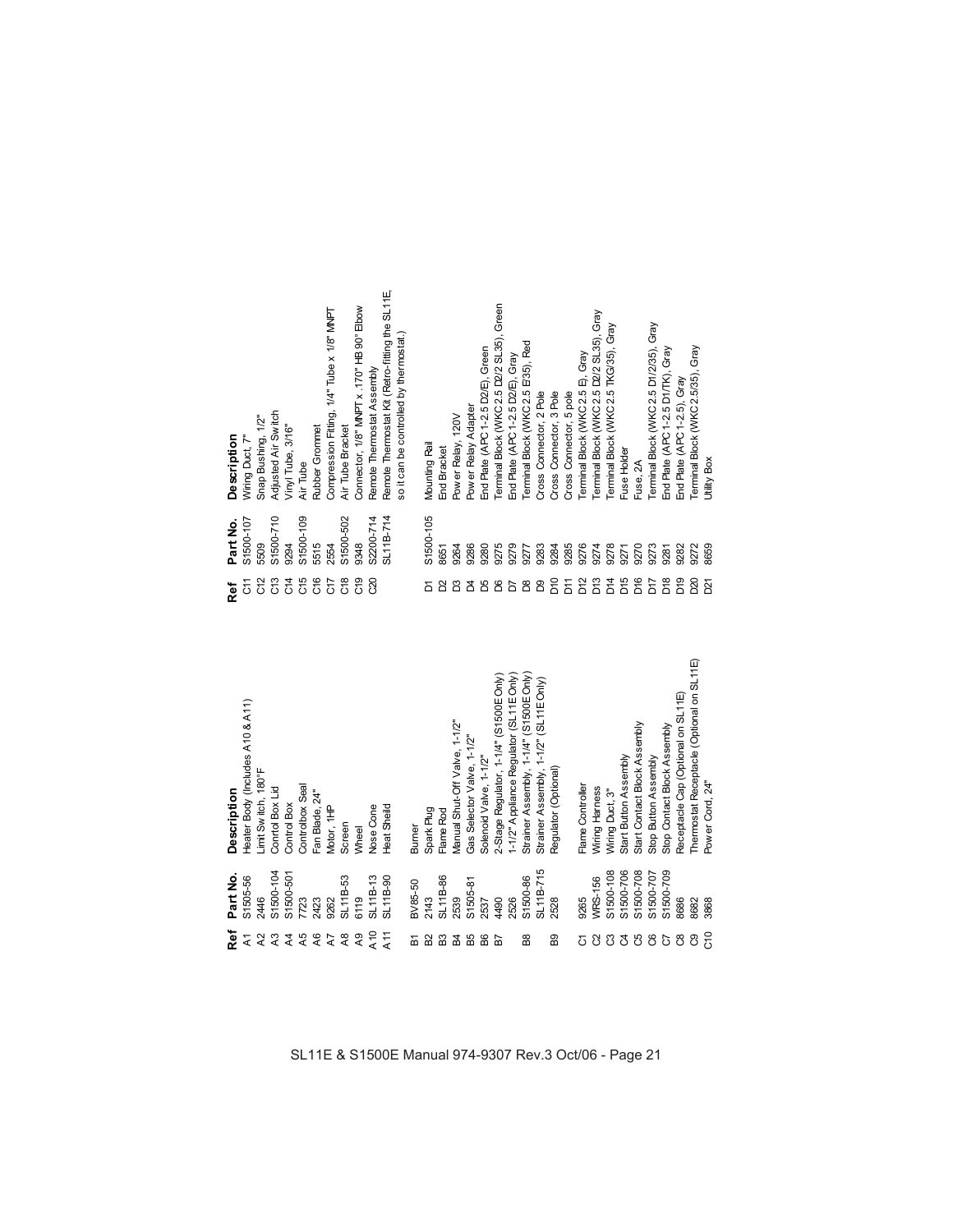

## **SL11E Connection Wiring Diagram**

SL11E & S1500E Manual 974-9307 Rev.3 Oct/06 - Page 22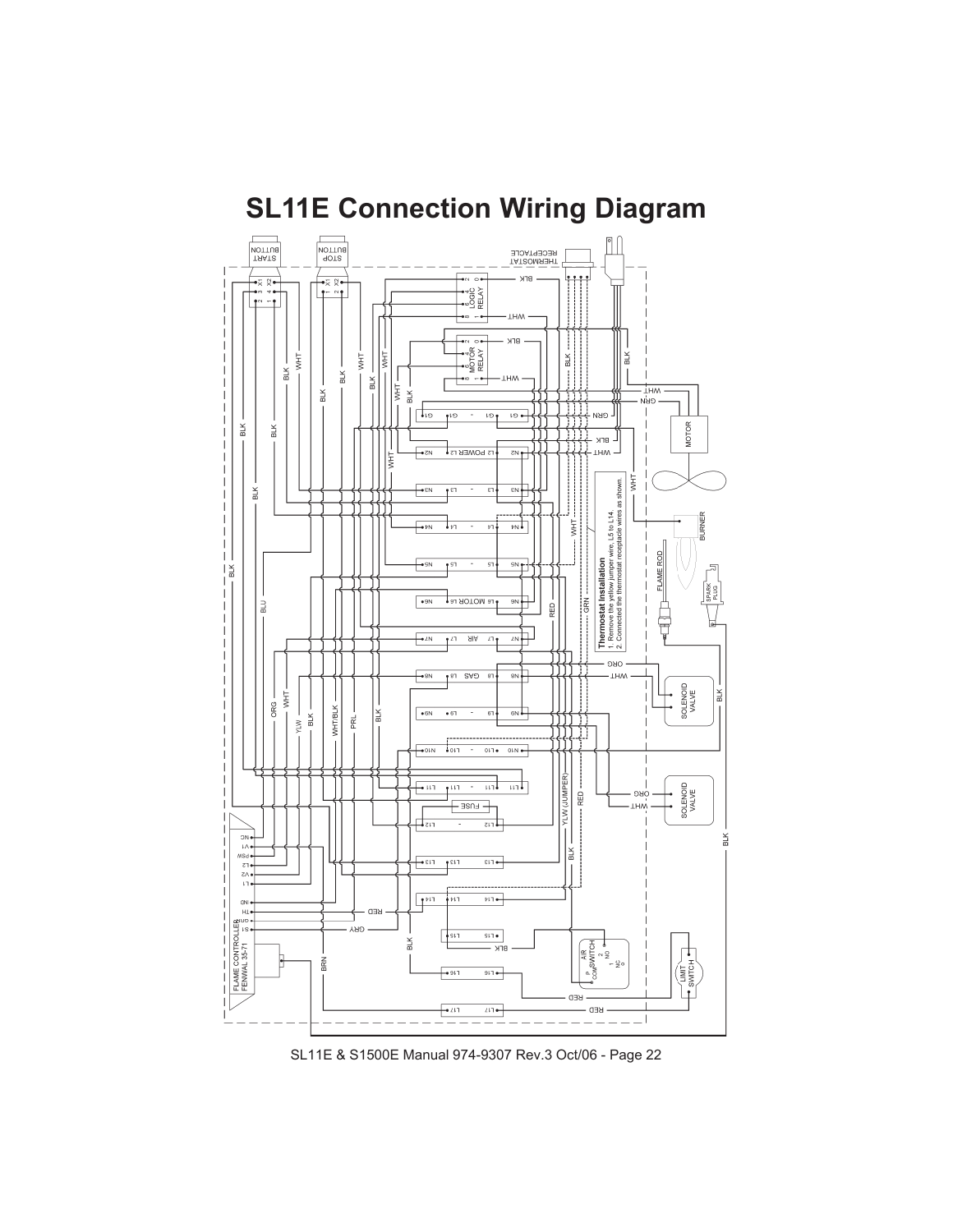

## **SL11E Ladder Wiring Diagram**

SL11E & S1500E Manual 974-9307 Rev.3 Oct/06 - Page 23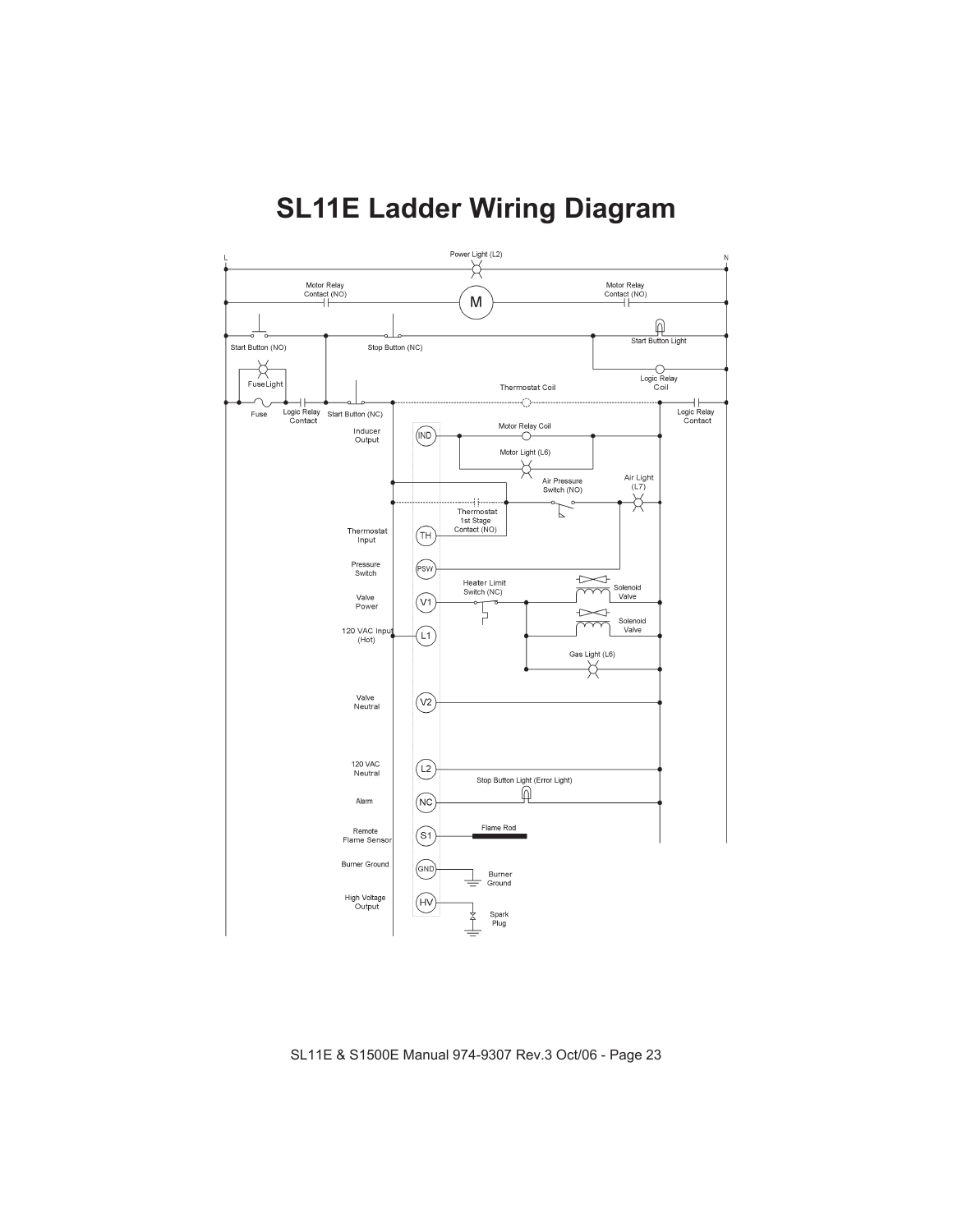

## **S1500E Connection Wiring Diagram**

SL11E & S1500E Manual 974-9307 Rev.3 Oct/06 - Page 24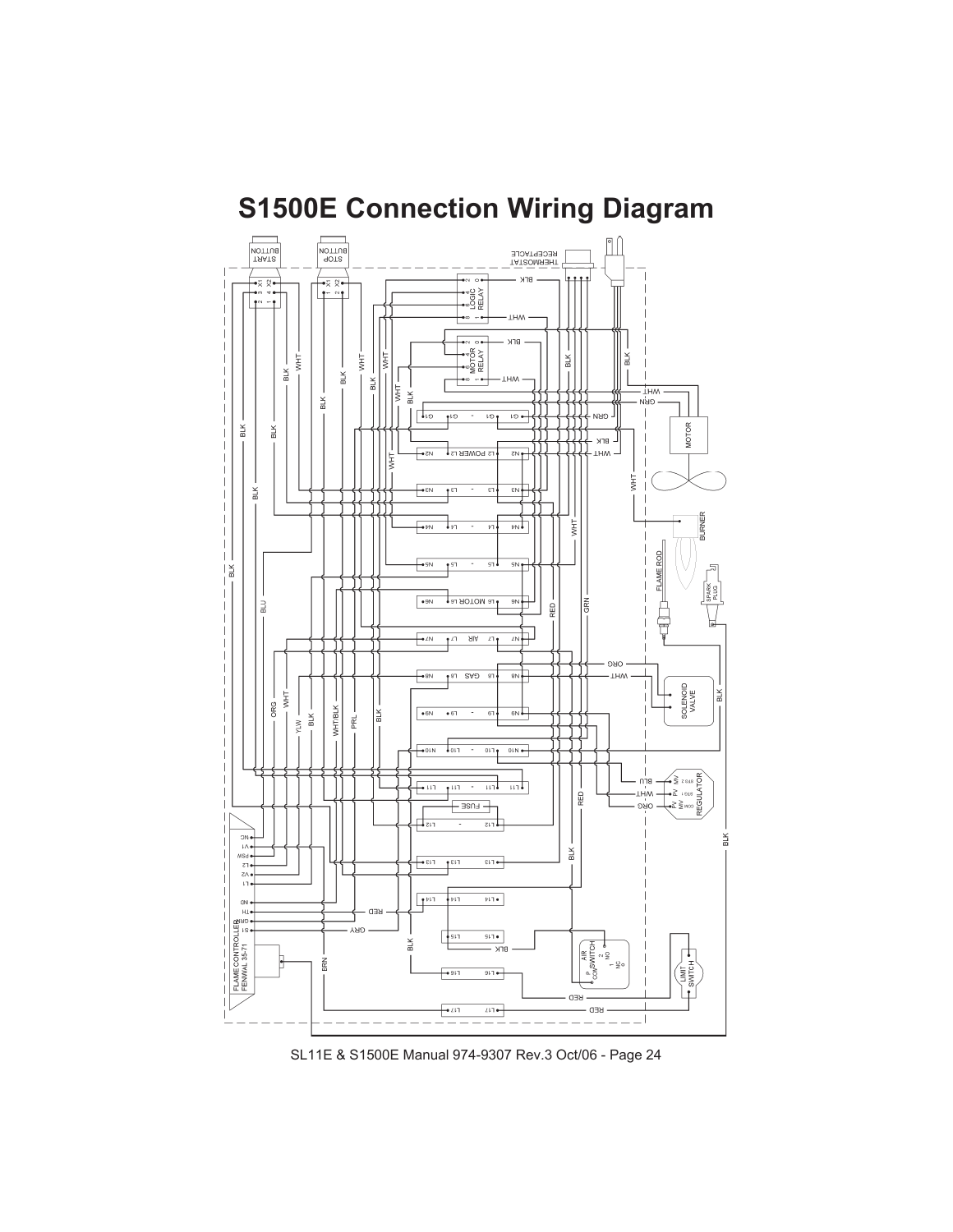### **S1500E Ladder Wiring Diagram**



SL11E & S1500E Manual 974-9307 Rev.3 Oct/06 - Page 25